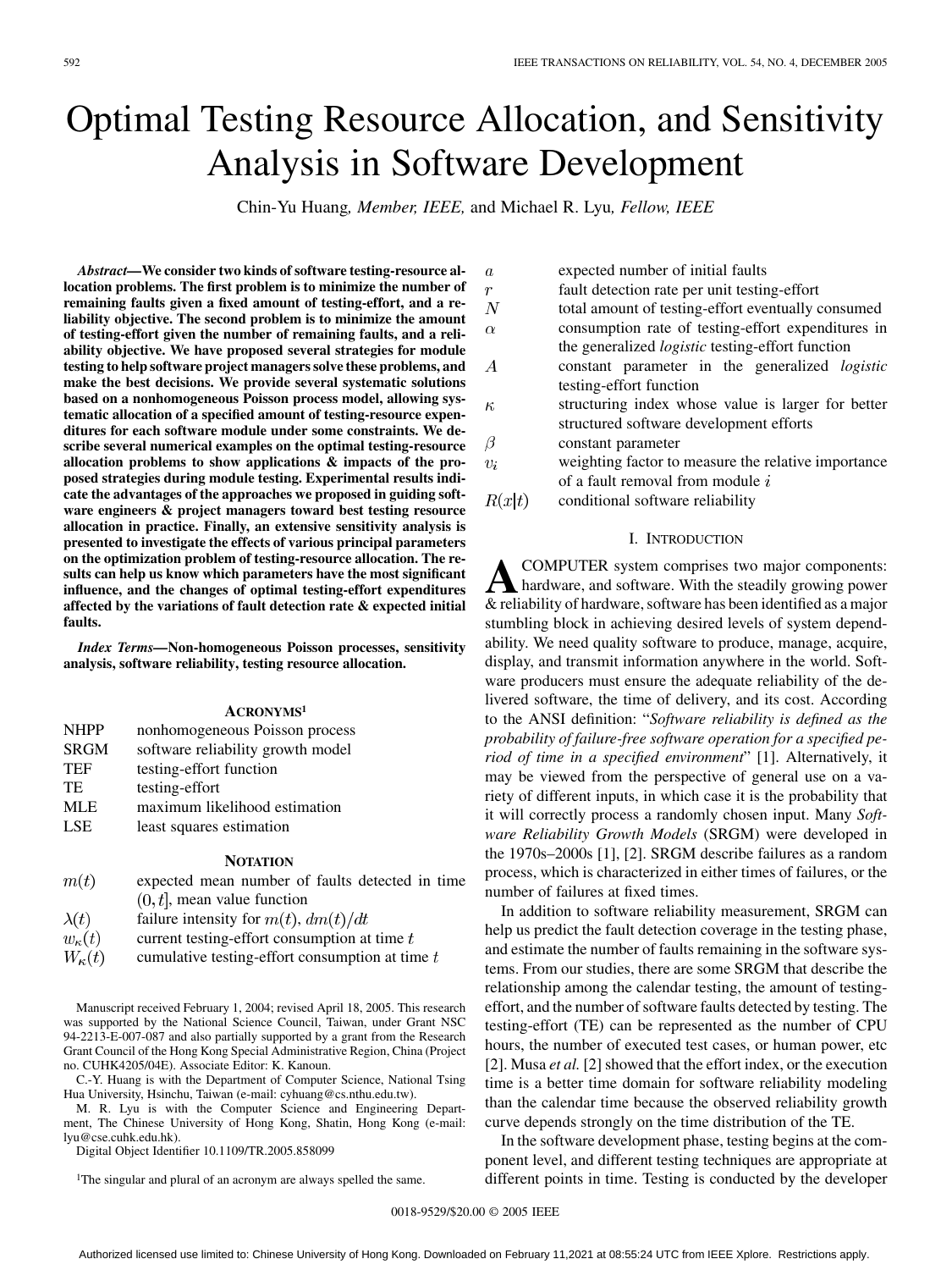of the software, as well as an independent test group [[3\]](#page-10-0). One major software development challenge is that testing is too expensive & lengthy, yet the project schedule has to meet a delivery deadline. Most popular commercial software products are complex systems composed of a number of modules. As soon as the modules are developed, they have to be tested in a variety of ways, and tests are derived from the developer's experience. Practically, module testing is the most detailed form of testing to be performed. Thus, project managers should know how to allocate the specified testing resources among all the modules & develop quality software with high reliability.

From our studies [[4\]](#page-10-0)–[\[23](#page-10-0)], there are many papers that have addressed the problems of optimal resource allocation. In this paper, we first consider two kinds of software testing-resource allocation problems, and then propose several strategies for module testing. Namely, we provide systematic methods for the software project managers to allocate a specific amount of TE expenditures for each module under some constraints, such as *1) minimizing the number of remaining faults with a reliability objective*, or *2) minimizing the amount of testing-effort with a reliability objective*. Here we employ a SRGM with generalized *logistic* testing-effort function to describe the time-dependency behaviors of detected software faults, and the testing-resource expenditures spent during module testing. The proposed model is based on Non-homogeneous Poisson processes (NHPP).

The remaining contents of this paper consist of four sections. Section II describes an SRGM with generalized *logistic* TEF. In Section III, the methods for testing resource allocation  $\&$ optimization for modular software testing are introduced. Numerical examples for the optimum TE allocation problems are demonstrated in Section IV. In Section V, we analyze the sensitivity of parameters of proposed SRGM.

## II. SRGM WITH GENERALIZED LOGISTIC TESTING-EFFORT **FUNCTION**

#### *A. Software Reliability Modeling*

A number of SRGM have been proposed on the subject of software reliability [[1\]](#page-10-0). Traditional SRGM, such as the wellknown Goel-Okumoto model, and the Delayed S-shaped model, have been shown to be very useful in fitting software failure data. Yamada *et al.* [[6\]](#page-10-0)–[\[8](#page-10-0)] modified the G-O model, and incorporated the concept of TE in an NHPP model to get a better description of the software fault phenomenon. Later, Huang *et al.* [\[24](#page-11-0)], [\[25](#page-11-0)] proposed a new SRGM with the *logistic* TEF to predict the behavior of failure occurrences, and the fault content of a software product. Based on our past experimental results [\[26](#page-11-0)], [\[27](#page-11-0)], this approach is suitable for estimating the reliability of software application during the development process. The following are the modeling assumptions:

- 1) The fault removal process is modeled as a NHPP, and the software application is subject to failures at random times caused by the remaining faults in the system.
- 2) The mean number of faults detected in the time interval  $(t, t + \Delta t)$  by the current TE is proportional to the mean number of remaining faults in the system at time  $t$ , and the proportionality is a constant over time.
- 3) TE expenditures are described by a generalized *logistic* TEF.
- 4) Each time a failure occurs, the corresponding fault is immediately removed, and no new faults are introduced.

Let  $m(t)$  be the mean value function of the expected number of faults detected in time  $(0, t]$ . Because the expected number of detected faults is finite at any time,  $m(t)$  is an increasing function of t, and  $m(0) = 0$ . According to these assumptions, we get

$$
\frac{m(t + \Delta t) - m(t)}{w_{\kappa}(t)} = r \times [a - m(t)] \Delta t.
$$
 (1)

That is

$$
r = \lim_{\Delta t \to 0} \frac{m(t + \Delta t) - m(t)}{[a - m(t)] w_{\kappa}(t) \Delta t}.
$$
 (2)

Consequently, if the number of detected faults due to the current TE expenditures is proportional to the number of remaining faults, we obtain the differential equation

$$
\frac{dm(t)}{dt} \times \frac{1}{w_{\kappa}(t)} = r \times [a - m(t)].
$$
 (3)

Solving the above differential equation under the boundary condition  $m(0) = 0$ , we have

$$
m(t) = a\left(1 - \exp\left[-r\left(W_{\kappa}(t) - W_{\kappa}(0)\right)\right]\right)
$$

$$
= a\left(1 - \exp\left[-r\left(W(t)\right)\right]\right).
$$
 (4)

Note that parameter  $a$  is the number of initial faults, and this number is usually a representative measure of software reliability. It can also provide an estimate of the number of failures that will eventually be encountered by the customers. Besides, parameter  $\bar{r}$  is the fault detection rate, or the rate of discovering new faults in software during the testing phase. In general, at the beginning of the testing phase, many faults can be discovered by inspection, and the fault detection rate depends on the fault discovery efficiency, the fault density, the testing-effort, and the inspection rate [\[3](#page-10-0)]. In the middle stage of the testing phase, the fault detection rate normally depends on other parameters, such as the execution rate of CPU instruction, the failure-to-fault relationship, the code expansion factor, and the scheduled CPU execution hours per calendar day [\[2](#page-10-0)]. We can use this rate to track the progress of checking activities, to evaluate the effectiveness of test planning, and to assess the checking methods we adopted [[25\]](#page-11-0). In fact,  $m(t)$  is nondecreasing with respect to testing time  $t$ . Knowing its value can help us determine whether the software is ready for release, and if not, how much more of the testing resources are required. It can also provide an estimate of the number of failures that will eventually be encountered by the customers.

Yamada *et al.* [[11\]](#page-10-0), [[26\]](#page-11-0) reported that the TE could be described by a *Weibull*-type curve, and the *Weibull* curve is one of the three known extreme-value distributions. Although a *Weibull*-type curve can fit the data well under the general software development environment, it will show the apparent peak phenomenon when the value of the shape parameter is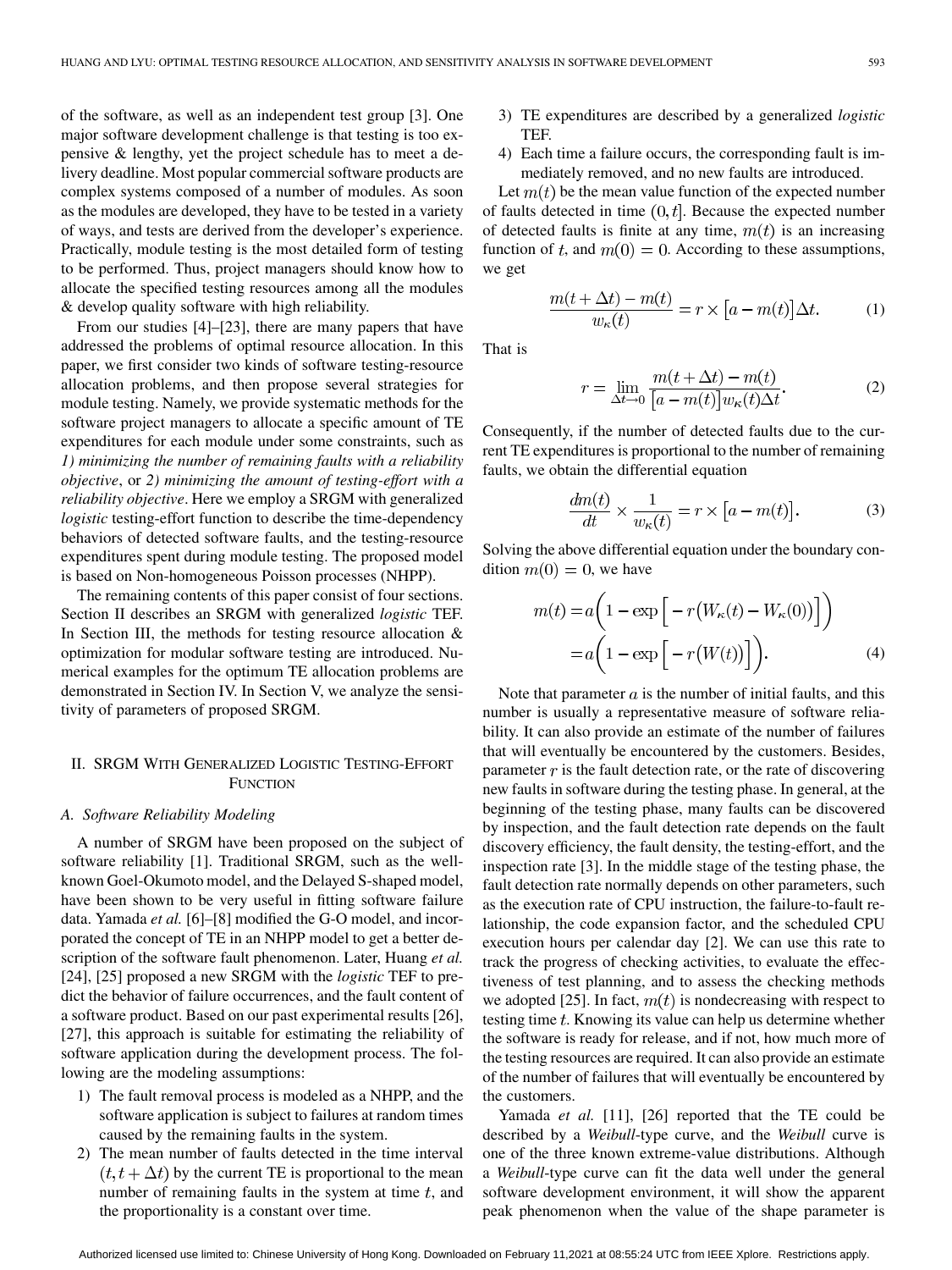greater than 3 [\[26](#page-11-0)]. From our past studies [\[27](#page-11-0)], [\[28](#page-11-0)], a *logistic* TEF with a structuring index was proposed, which can be used to consider & evaluate the effects of possible improvements on software development methodology. The idea of a *logistic* TEF was proposed by F. N. Parr [\[29](#page-11-0)]; it predicts essentially the same behavior as the Rayleigh curve, except during the early part of the project. For a sample of some two dozen projects studied in the Yourdon 1978–1980 project survey, the logistic TEF was fairly accurate in describing expended TE [[30\]](#page-11-0). In [[28\]](#page-11-0), we extended the *logistic* TEF to a generalized form, and the generalized *logistic* TEF is formulated as

$$
W_{\kappa}(t) = \frac{N}{\sqrt[\kappa]{1 + Ae^{-\alpha \kappa t}}}.
$$
\n(5)

The current TE consumption is

$$
w_{\kappa}(t) = \frac{dw_{\kappa}(t)}{dt}.
$$
 (6)

The TE reaches its maximum value at time

$$
t_{\max} = \frac{\ln \frac{A}{\kappa}}{\alpha \kappa}.
$$
 (7)

The conditional reliability function after the last failure occurs at time  $t$  is obtained by [\[1](#page-10-0)], [\[2](#page-10-0)]

$$
R_{cond}(t) \equiv R_{cond}(t + \Delta t \mid t) = \exp\left[-\left(m(t + \Delta t) - m(t)\right)\right].
$$
\n(8)

Taking the logarithm on both sides of the above equation, we obtain

$$
\ln R_{cond}(t) = -(m(t + \Delta t) - m(t)).\tag{9}
$$

Here we will define another measure of reliability, i.e., the ratio of the cumulative number of detected faults at time  $t$  to the expected number of initial faults.

$$
R(t) \equiv \frac{m(t)}{a}.
$$
 (10)

Note that  $R(t)$  is an increasing function in t. Using  $R(t)$ , we can obtain the required testing time needed to reach the reliability objective  $R_0$ , or decide whether the reliability objective can be satisfied at a specified time. If we know that the value of  $R(t)$  has achieved an acceptable level, then we can determine the right time to release this software.

## *B. Methods of Model's Parameter Estimation*

To validate the proposed model, experiments on real software failure data will be performed. Two most popular estimation techniques are *Maximum Likelihood Estimation* (MLE), and *Least Squares Estimation* (LSE) [[1\]](#page-10-0), [[2\]](#page-10-0), [[26\]](#page-11-0). For example, using the method of LSE, the evaluation formula  $S1(N, A, \alpha)$ of (5) with  $\kappa = 1$  is depicted as

Minimize: 
$$
S1(N, A, \alpha) = \sum_{i=1}^{n} [W_i^* - W_k(t_i)]^2
$$
 (11)

where  $W_i^*$  is the cumulative testing-effort actually consumed in time  $(0, t_i]$ , and  $W_k(t_i)$  is the cumulative TE estimated by

(5). Differentiating S1 with respect to N, A, and  $\alpha$ , setting the partial derivatives to zero, and rearranging these terms, we can solve this type of nonlinear least square problems. We obtain

$$
\frac{\partial S1}{\partial N} = \sum_{i=1}^{n} 2\left(W_i^* - \frac{N}{1 + A\exp[-\alpha t]}\right) \frac{1}{1 + A\exp[-\alpha t]}
$$
  
= 0. (12)

Thus, the least squares estimator  $N$  is given by solving the above equation to yield

$$
N = \frac{\sum_{i=1}^{n} 2\left(\frac{W_i^*}{1 + A\exp[-\alpha t]}\right)}{\sum_{i=1}^{n} 2\left(\frac{1}{1 + A\exp[-\alpha t]}\right)^2}.
$$
 (13)

Next, we have

$$
\frac{\partial S1}{\partial A} = \sum_{i=1}^{n} 2\left(W_i^* - \frac{N}{1 + A\exp[-\alpha t]}\right) \frac{N\exp[-\alpha t]}{(1 + A\exp[-\alpha t])^2}
$$
  
= 0 (14)

and

$$
\frac{\partial S1}{\partial \alpha} = \sum_{i=1}^{n} 2 \left( W_i^* - \frac{N}{1 + A \exp[-\alpha t]} \right) \frac{NA t \exp[-\alpha t]}{(1 + A \exp[-\alpha t])^2}
$$
  
= 0. (15)

The other parameters  $A \& \alpha$  can also be obtained by substituting the least squares estimator N into (14)  $\&$  (15). Similarly, if the mean value function is described in (4), then the evaluation formula  $S2(a, r)$  can be obtained as

Minimize: 
$$
S2(a,r) = \sum_{i=1}^{n} [m_i^* - m(t_i)]^2
$$
 (16)

where  $m_i^*$  is the cumulative number of detected faults in a given time interval  $(0, t_i]$ , and  $m(t_i)$  is the expected number of software faults estimated by (4). Differentiating  $S2$  with respect to  $a$  $\&\,r$ , setting the partial derivatives to zero, and rearranging these terms, we can solve this type of nonlinear least square problems.

On the other hand, the likelihood function for the parameters a & r in the NHPP model with  $m(t)$  in (4) is given by

$$
L \equiv P_r \{ N(t_1) = m_1, N(t_2) = m_2, \dots, N(t_n) = m_n \}
$$
  
= 
$$
\prod_{i=1}^n \frac{\{ m(t_i) - m(t_{i-1}) \}}{(m_i - m_{i-1})!} \exp \left[ - \left( m(t_i) - m(t_{i-1}) \right) \right]
$$
 (17)

where  $m_0 \equiv 0$  for  $t_0$ . Therefore, taking the logarithm of the likelihood function in (17), we have

$$
\ln L = \sum_{i=1}^{n} (m_i - m_{i-1}) \ln [m(t_i) - m(t_{i-1})]
$$
  
 
$$
- \sum_{i=1}^{n} ((m(t_i) - m(t_{i-1})) - \sum_{i=1}^{n} \ln [(m_i - m_{i-1})!] .
$$
 (18)

Authorized licensed use limited to: Chinese University of Hong Kong. Downloaded on February 11,2021 at 08:55:24 UTC from IEEE Xplore. Restrictions apply.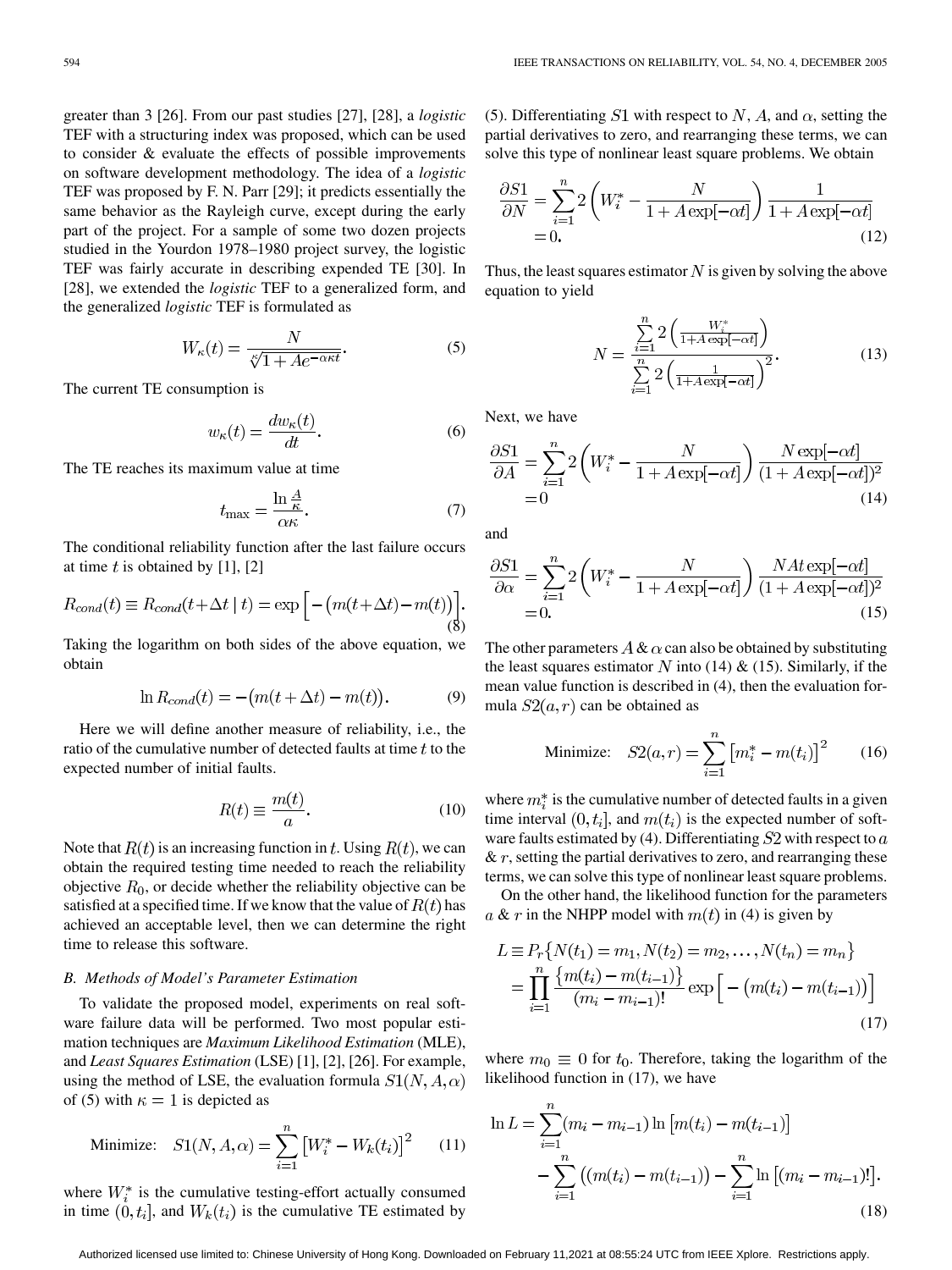$=$ 

From (3), we know that  $m(t_i)$  –  $m(t_{i-1})$  $a(\exp[-rW(t_{i-1})] - \exp[-rW(t_i)]$ ). Thus,

$$
\ln L = \sum_{i=1}^{n} (m_i - m_{i-1}) \ln a + \sum_{i=1}^{n} (m_i - m_{i-1})
$$
  
 
$$
\times \ln \left[ \left( \exp \left[ -rW(t_{i-1}) \right] - \exp \left[ -rW(t_i) \right] \right) \right]
$$
  
 
$$
- a \left( 1 - \exp \left[ -rW^*(t_n) \right] \right) - \sum_{i=1}^{n} \ln \left[ (m_i^* - m_{i-1}^*)! \right].
$$
  
(19)

Consequently, the maximum likelihood estimates  $a \& r$  can be obtained by solving

$$
\frac{\partial \ln L}{\partial a} = \frac{\partial \ln L}{\partial r} = 0.
$$
 (20)

#### III. TESTING-RESOURCE ALLOCATION FOR MODULE TESTING

In this section, we will consider several resource allocation problems based on an SRGM with generalized *logistic* TEF during software testing phase.

*Assumptions* [\[4](#page-10-0)], [\[5](#page-10-0)], [\[7\]](#page-10-0), [[11\]](#page-10-0)–[\[14](#page-10-0)], [\[27](#page-11-0)]:

- 1) The software system is composed of  $N$  modules, and the software modules are tested individually. The number of software faults remaining in each module can be estimated by an SRGM with generalized *logistic* TEF.
- 2) For each module, the failure data have been collected, and the parameters of each module, including the fault detection rate and the module fault weighting factor, can be estimated.
- 3) The total amount of testing resource expenditures available for the module testing processes is fixed, and denoted by  $W$ .
- 4) If any of the software modules fails upon execution, the whole software system is in failure.
- 5) The system manager has to allocate the total testing resources  $W$  to each software module, and minimize the number of faults remaining in the system during the testing period. The desired software reliability after the testing phase should achieve the reliability objective  $R_0$ .

From Section II-A, the mean value function of a software system with  $N$  modules can be formulated as

$$
M(t) = \sum_{i=1}^{N} v_i m_i(t) = \sum_{i=1}^{N} v_i a_i \left( 1 - \exp\left[ -r_i W_i(t) \right] \right).
$$
\n(21)

If  $v_i = 1$  for all  $i = 1, 2, ..., N$ , the objective is to minimize the total number of faults remaining in the software system after this testing phase. This indicates that the number of remaining faults in the system can be estimated by

$$
\sum_{i=1}^{N} v_i a_i \exp[-r_i W_i(t)] \equiv \sum_{i=1}^{N} v_i a_i \exp[-r_i W_i].
$$
 (22)

We can further formulate two optimization problems as follows.

# *A. Minimizing the Number of Remaining Faults With a Given Fixed Amount of TE, and a Reliability Objective*

A successful test is one that uncovers an as-yet-undiscovered fault. We should know that tests show the presence, not the absence, of defects [\[3](#page-10-0)]. It is impossible to execute every combination of paths during testing. The Pareto principle implies that 80 percent of all faults uncovered during testing will likely be traceable to 20 percent of all program components [[3\]](#page-10-0). Thus the question of how much to test is an important economic question. In practice, a fixed amount of TE is generally spent in testing a program. Therefore, the first optimization problem in this paper is that the total amount of TE is fixed, and we want to allocate these efforts to each module in order to minimize the number of remaining faults in the software systems. Suppose the total amount of TE is  $W$ , and module i is allocated  $W_i$  testing efforts; then the optimization problem can be represented as [[11\]](#page-10-0)–[\[14](#page-10-0)], [\[17](#page-10-0)], [\[18](#page-10-0)], [[27\]](#page-11-0)

Minimize: 
$$
\sum_{i=1}^{N} v_i a_i \exp[-r_i W_i]
$$
 (23)

Subject to: 
$$
\sum_{i=1}^{n} W_i \leq W, \quad W_i \geq 0 \tag{24}
$$

$$
R_i(t) = 1 - \exp[-r_i W_i] \geq R_0
$$

$$
(i = 1, 2, ..., N). \tag{25}
$$

From (25), we can obtain

$$
W_i \ge \frac{-1}{r_i} \ln[1 - R_0], \quad i = 1, 2, \dots, N. \tag{26}
$$

Let  $D_i \equiv (-1/r_i) \ln[1 - R_0], i = 1, 2, ..., N$ . Thus, we have

$$
\sum_{i=1}^{N} W_i \le W, \quad W_i \ge 0, \quad i = 1, 2, ..., N, \text{ and}
$$
  
 
$$
W_i \ge C_i, \text{ where } C_i = \max(0, D_1, D_2, D_3, ..., D_N).
$$

That is, the optimal testing resource allocation can be specified as below [[7\]](#page-10-0)–[\[9](#page-10-0)]

Minimize: 
$$
\sum_{i=1}^{N} v_i a_i \exp[-r_i W_i]
$$
  
Subject to: 
$$
\sum_{i=1}^{N} W_i \leq W, \quad W_i \geq 0 \text{ and } W_i \geq C_i.
$$
 (27)

Let  $X_i = W_i - C_i$ , then we can transform the above equations to

Minimize: 
$$
\sum_{i=1}^{N} v_i a_i \exp[-r_i C_i] \exp[-r_i X_i]
$$
 (28)  
Subject to: 
$$
\sum_{i=1}^{N} X_i \leq W - \sum_{i=1}^{N} C_i, \quad X_i \geq 0,
$$

$$
i = 1, 2, ..., N.
$$
 (29)

Authorized licensed use limited to: Chinese University of Hong Kong. Downloaded on February 11,2021 at 08:55:24 UTC from IEEE Xplore. Restrictions apply.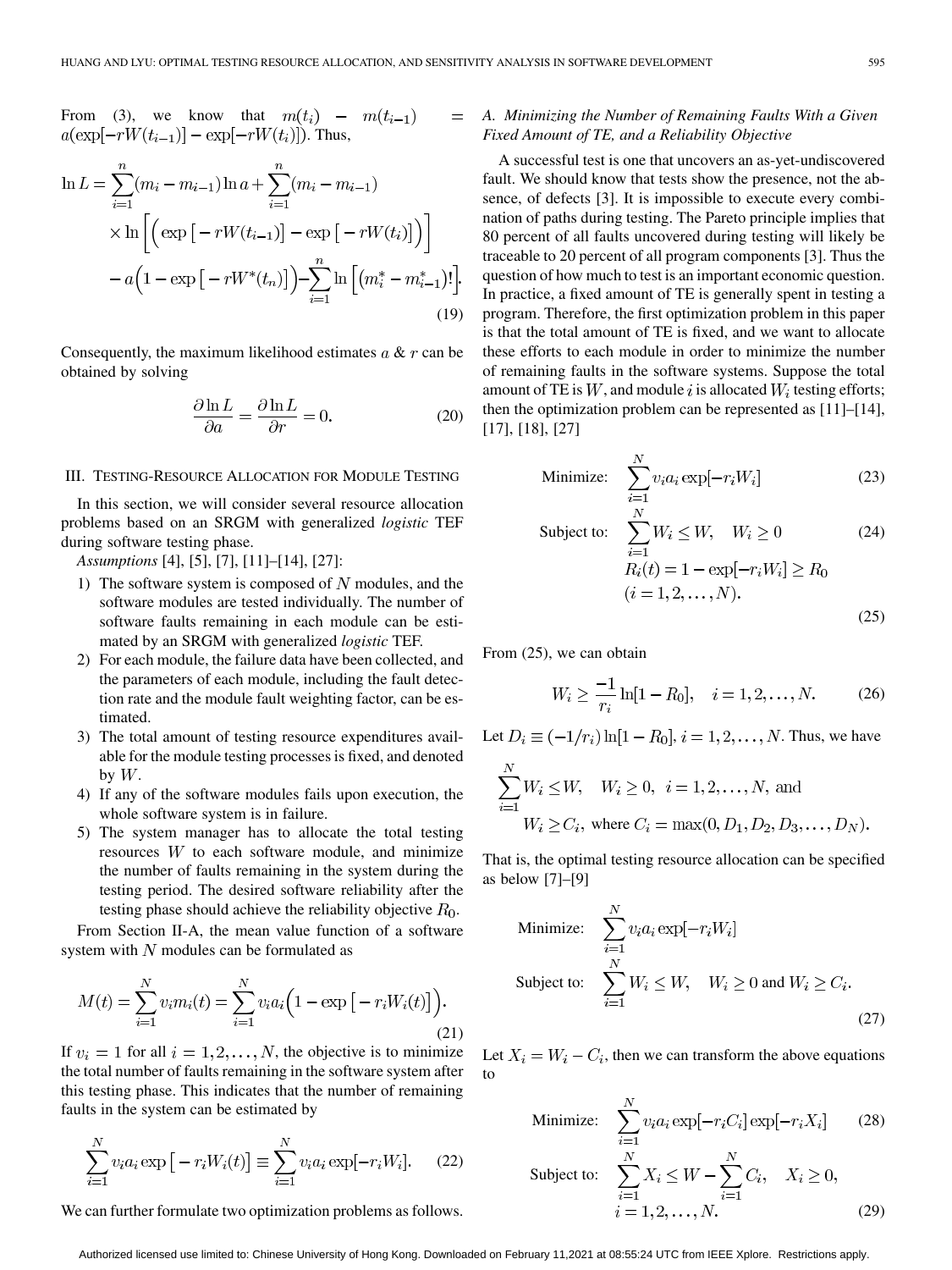Note that the parameters  $v_i$ ,  $a_i$ , and  $r_i$  should already be estimated by the proposed model. To solve the above problem, the Lagrange multiplier method can be applied. The Lagrange multiplier method transforms the constrained optimization problem into the unconstrained problem by introducing the Lagrange multipliers [[22\]](#page-10-0), [[27\]](#page-11-0), [[31\]](#page-11-0), [[32](#page-11-0)].

Consequently,  $(28)$  &  $(29)$  can be simplified as

Minimize: 
$$
L(X_1, X_2, \dots, X_N, \lambda)
$$

$$
= \sum_{i=1}^N v_i a_i \exp[-r_i C_i] \exp[-r_i X_i]
$$

$$
+ \lambda \left(\sum_{i=1}^N X_i - W + \sum_{i=1}^N C_i\right). \tag{30}
$$

Based on the Kuhn-Tucker conditions (KTC), the necessary conditions for a minimum value of (30) exist, and can be stated as [\[12](#page-10-0)]–[[15\]](#page-10-0), [[31\]](#page-11-0), [[32\]](#page-11-0)

$$
\mathbf{A1}: \frac{\partial L(X_1, X_2, \dots, X_N, \lambda)}{\partial X_i} \ge 0, \quad i = 1, 2, \dots, N.
$$
\n
$$
\mathbf{A2}: X_i \frac{\partial L(X_1, X_2, \dots, X_N, \lambda)}{\partial X_i} = 0, \quad i = 1, 2, \dots, N.
$$
\n(31a)

$$
\mathbf{A3} : \lambda \times \left\{ \sum_{i=1}^{N} X_i - \left( W - \sum_{i=1}^{N} C_i \right) \right\} = 0, \quad i = 1, 2, ..., N. \tag{31c}
$$

*Theorem 1:* A feasible solution  $X_i (i = 1, 2, ..., N)$  of (30) is optimal iff

- a)  $\lambda \ge v_i a_i r_i \exp[-r_i C_i] \times \exp[-r_i X_i],$
- b)  $X_i \times {\lambda (v_i a_i r_i \exp[-r_i C_i] \times \exp[-r_i X_i])} = 0.$ *Proof:*
- a) From (30), we have  $(\partial L(X_1, X_2, \ldots, X_N, \lambda)/\partial X_i)$  =  $-v_i a_i r_i \times \exp[-r_i C_i] \times \exp[-r_i X_i] + \lambda$ . Therefore, from (31a), we know that  $\lambda \ge v_i a_i r_i \exp[-r_i C_i] \times$  $\exp[-r_iX_i].$
- b) From (30) & (31b), we have  $X_i \times \{\lambda (v_i a_i r_i \exp[-r_i C_i] \times \exp[-r_i X_i])\} = 0.$
- *Corollary 1:* Let  $X_i$  be a feasible solution of (13)
- a)  $X_i = 0$  iff  $\lambda \ge v_i a_i r_i \exp[-r_i C_i]$ .
- b) If  $X_i > 0$ , then  $X_i = {\ln(v_i a_i r_i \exp[-r_i C_i]) \ln \lambda}/r_i$ . *Proof:*
- a) If  $X_i = 0$ , then Theorem 1 part a) implies that  $\lambda \geq v_i a_i r_i \exp[-r_i C_i]$ . Besides, if  $\lambda = v_i a_i r_i \exp[-r_i C_i]$ , then from Theorem 1 part b), we know that  $X_i \times \{v_i a_i r_i \exp[-r_i C_i] - v_i a_i r_i \exp[-r_i C_i] \times$  $\exp[-r_i X_i]$ } = 0 or  $X_i \times v_i a_i r_i \exp[-r_i C_i] \times \{1 \exp[-r_i X_i]$  = 0. Because  $v_i \neq 0$ ,  $a_i \neq 0$ , and  $r_i \neq 0$ , we have  $X_i = 0$  or  $1 - \exp[-r_i X_i] = 0$ , i.e.,  $X_i = 0$ . That is,  $X_i = 0$ . If  $\lambda > v_i a_i r_i \exp[-r_i C_i]$ , then  $\lambda > v_i a_i r_i \exp[-r_i C_i] \ge v_i a_i r_i \exp[-r_i C_i] \times$  $\exp[-r_i X_i]$  (because  $\exp[-r_i X_i] \leq 1$ ) or

 $\lambda - v_i a_i r_i \exp[-r_i C_i] \times \exp[-r_i X_i] \neq 0$ . Therefore, from Theorem 1 part b), we have  $X_i = 0$ . Q.E.D. b) From Theorem 1 part b), we know that if  $X_i > 0$ , then  $\lambda - v_i a_i r_i \exp[-r_i C_i] \times \exp[-r_i X_i] = 0$ . Therefore,  $X_i = {\ln(v_i a_i r_i \exp[-r_i C_i]) - \ln \lambda}/r_i.$ Q.E.D.

From (30), we have

$$
\frac{\partial L(X_1, X_2, \dots, X_N, \lambda)}{\partial X_i} = -v_i a_i r_i \times \exp[-r_i C_i]
$$

$$
\times \exp[-r_i X_i] + \lambda = 0
$$

$$
\frac{\partial L(X_1, X_2, \dots, X_N, \lambda)}{\partial \lambda} = \sum_{i=1}^N X_i - W + \sum_{i=1}^N C_i = 0.
$$

Thus, the solution  $X_i^0$  is

$$
X_i^0 = \frac{(\ln(v_i a_i r_i \times \exp[-r_i C_i]) - \ln \lambda^0)}{r_i}, \quad i = 1, 2, \dots, N.
$$
\n(32)

The solution  $\lambda^{\circ}$  is

$$
\lambda^{0} = \exp\left[\frac{\sum_{i=1}^{N} \left(\frac{1}{r_{i}}\right) (\ln v_{i} a_{i} r_{i} \times \exp[-r_{i} C_{i}]) - W + \sum_{i=1}^{N} C_{i}}{\sum_{i=1}^{N} \left(\frac{1}{r_{i}}\right)}\right].
$$
\n(33)

Hence, we get  $X^0 = (X_1^0, X_2^0, X_3^0, \dots, X_N^0)$  as an optimal solution to (30). However, the above  $X^0$  may have some negative components if  $v_i a_i r_i \times \exp[-r_i C_i] < \lambda^0$ , making  $X^0$  infeasible for (28) & (29). If this is the case, the solution  $X^0$  can be corrected by the following steps [[4\]](#page-10-0), [[5\]](#page-10-0), [\[10](#page-10-0)]:

## **Algorithm 1**

**Step 1:** Set  $l = 0$ . **Step 2:** Calculate the equations

$$
X_i = \frac{1}{r_i} \Bigg[ \ln \Big( v_i a_i r_i \times \exp[-r_i C_i] \Big) - \ln \lambda \Bigg], i = 1, 2, \dots, N - l.
$$

$$
\lambda = \exp \left[ \frac{\sum_{i=1}^{N-l} \Big( \frac{1}{r_i} \Big) \Big( \ln v_i a_i r_i \times \exp[-r_i C_i] \Big) - W + \sum_{i=1}^{N} C_i \Big)}{\sum_{i=1}^{N} \Big( \frac{1}{r_i} \Big)} \right]
$$

**Step 3:** Rearrange the index i such that . **Step 4:** If  $X_{N-1}^* \geq 0$ , then stop (i.e., the solution is optimal)

Else, 
$$
X_{N-l}^* = 0
$$
;  $l = l + 1$ .  
End If.  
Step 5: Go to Step 2.

The optimal solution has the form shown in (34) at the bottom of the next page. Algorithm 1 always converges in, at worst,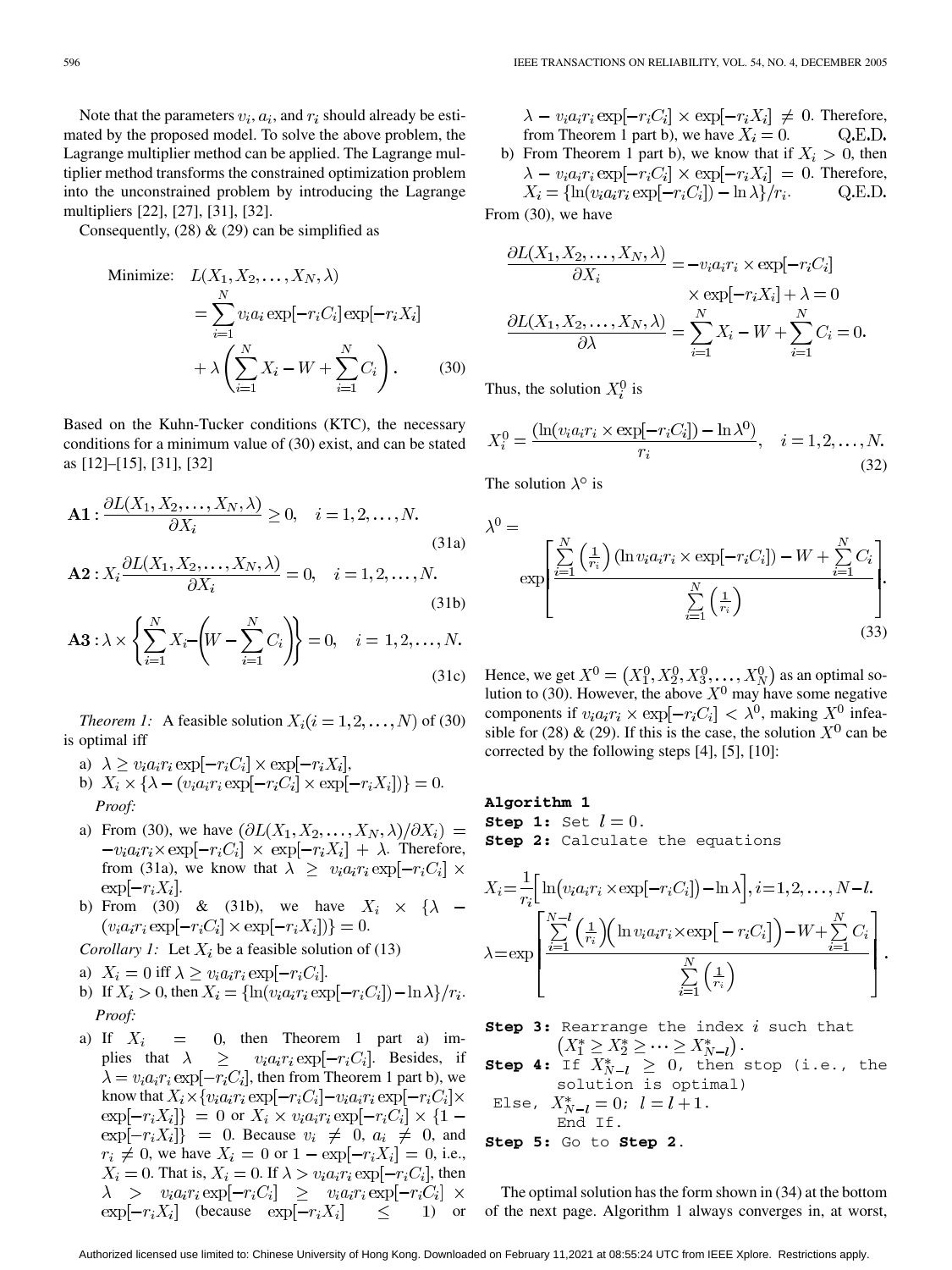$N-1$  steps. Thus, the value of the objective function given by (28) at the optimal solution  $(X_1^*, X_2^*, \ldots, X_N^*)$  as

$$
\sum_{i=1}^{N} v_i a_i \exp[-r_i C_i] \exp[-r_i X_i^*].
$$
 (35)

# *B. Minimizing the Amount of TE Given the Number of Remaining Faults, and a Reliability Objective*

Now suppose  $Z$  specifies the number of remaining faults in the system, and we have to allocate an amount of TE to each software module to minimize the total TE. The optimization problem can then be represented as

Minimize: 
$$
\sum_{i=1}^{N} W_i,
$$
 (36)

Subject to:  $\sum_{i=1}^{N} v_i a_i \exp[-r_i W_i] \leq Z, \quad W_i \geq 0 \quad (37)$ 

$$
R_i(t) = 1 - \exp[-r_i W_i] \ge R_0.
$$
 (38)

Similarly, from (38), we can obtain  $W_i$ 

$$
W_i \ge \frac{-1}{r_i} \ln(1 - R_0), \quad i = 1, 2, \dots, N. \tag{39}
$$

Following similar steps described in Section III-A and letting  $X_i = W_i - C_i$ , where  $C_i = \max(0, D_1, D_2, D_3, \dots, D_N)$ , we can transform the above equations to

Minimize: 
$$
\sum_{i=1}^{N} (X_i + C_i),
$$
\n(40)  
\nSubject to: 
$$
\sum_{i=1}^{N} v_i a_i \exp[-r_i C_i] \exp[-r_i X_i] \le Z,
$$
\n
$$
X_i + C_i \ge 0.
$$
\n(41)

To solve this problem, the Lagrange multiplier method can again be used. Equation (40)  $\&$  (41) are combined to the equation

Minimize: 
$$
L(X_1, X_2, ..., X_N, \lambda) = \sum_{i=1}^N (X_i + C_i)
$$
  
  $+ \lambda \left( \sum_{i=1}^N v_i a_i \exp[-r_i C_i] \exp[-r_i X_i] - Z \right).$  (42)

*Theorem 2:* A feasible solution  $X_i (i = 1, 2, ..., N)$  of (42) is optimal iff

- a)  $\lambda \leq \exp[r_i(C_i + X_i)]/v_i a_i r_i,$
- b) *Proof:*
- a) From (42), we know that  $(\partial L(X_1, X_2, \ldots, X_N, \lambda)/\partial X_i)$  $= 1 - \lambda v_i a_i r_i \exp[-r_i C_i] \exp[-r_i X_i]$ . Besides, from (31a), we have  $1 - \lambda v_i a_i r_i \exp[-r_i C_i] \exp[-r_i X_i] \geq 0$ , i.e.,  $\lambda v_i a_i r_i \exp[-r_i C_i] \exp[-r_i X_i] \leq 1$ . Therefore,  $\lambda \leq$  $\exp[r_i(C_i+X_i)]/v_ia_ir_i.$
- b) From (42) & (31b), we have  $X_i \times \{1 \lambda v_i a_i r_i \exp[-r_i C_i] \exp[-r_i X_i]$  = 0.

*Corollary 2:* Let  $X_i$  be a feasible solution of (42)

- a)  $X_i = 0$  iff  $\lambda \leq \exp[r_i(C_i)]/v_i a_i r_i$ .
- b) If  $X_i > 0$ , then  $X_i = \ln(\lambda v_i a_i r_i \exp[-r_i C_i])/r_i$ . *Proof:*
- a) If  $X_i = 0$ , then Theorem 2 part a) implies that  $\lambda \leq$  $\exp[r_i(C_i)]/v_i a_i r_i$ . Besides, if  $\lambda = \exp[r_i(C_i)]/v_i a_i r_i$ , then from Theorem 2 part b), we know that  $X_i \times$  ${1 - \exp[-r_i X_i]} = 0$ . Thus, we have  $X_i = 0$ or  $1 - \exp[-r_i X_i] = 0$ , i.e.,  $X_i = 0$ . That is,  $X_i = 0$ . If  $\lambda < \exp[r_i(C_i)]/v_i a_i r_i$ , that is,  $\lambda v_i a_i r_i < \exp[r_i(C_i)]$  or  $\lambda v_i a_i r_i \exp[-r_i(C_i)] < 1$ . Hence,  $\lambda v_i a_i r_i \exp[-r_i C_i] \exp[-r_i X_i] < \exp[-r_i X_i]$ . Because  $\exp[-r_i X_i] \leq 1$ , then we have or . Therefore, from Theorem 2 part b), we have  $X_i = 0$ . Q.E.D.
- b) From Theorem 2 part b), we know that if  $X_i > 0$ ,  $\lambda v_i a_i r_i \exp[-r_i C_i] \exp[-r_i X_i]$  $=$  1. Therefore,  $X_i = \ln(\lambda v_i a_i r_i \exp[-r_i C_i])/r_i.$ Q.E.D.

From (42), we have

$$
\frac{\partial L(X_1, X_2, \dots, X_N, \lambda)}{\partial X_i} = -\lambda v_i a_i r_i \exp[-r_i C_i] \exp[-r_i X_i] + 1 = 0 \quad (43)
$$
  

$$
\partial L(X_1, X_2, \dots, X_N, \lambda)
$$

$$
\partial \lambda
$$
  
=  $\sum_{i=1}^{N} v_i a_i \exp[-r_i C_i] \exp[-r_i X_i] - Z = 0.$  (44)

Thus, the solution  $X_i^0$  is

$$
\frac{X_i^0 = \ln\left(\lambda v_i a_i r_i \exp[-r_i C_i]\right)}{r_i}, \quad i = 1, 2, \dots, N. \tag{45}
$$

$$
\begin{cases} X_i^* = \frac{\left(\ln(v_i a_i r_i) \times \exp[-r_i C_i] - \ln \lambda\right)}{r_i}, & i = 1, 2, \dots, N - l, \text{ where } \lambda = \exp\left[\frac{\sum\limits_{i=1}^{N-l} \left(\frac{1}{r_i}\right) \left(\ln v_i a_i r_i \times \exp[-r_i C_i]\right) - W + \sum\limits_{i=1}^{N} C_i}{\sum\limits_{i=1}^{N-l} \left(\frac{1}{r_i}\right)}\right] \tag{34} \ X_i^* = 0, & \text{otherwise.} \end{cases}
$$

Authorized licensed use limited to: Chinese University of Hong Kong. Downloaded on February 11,2021 at 08:55:24 UTC from IEEE Xplore. Restrictions apply.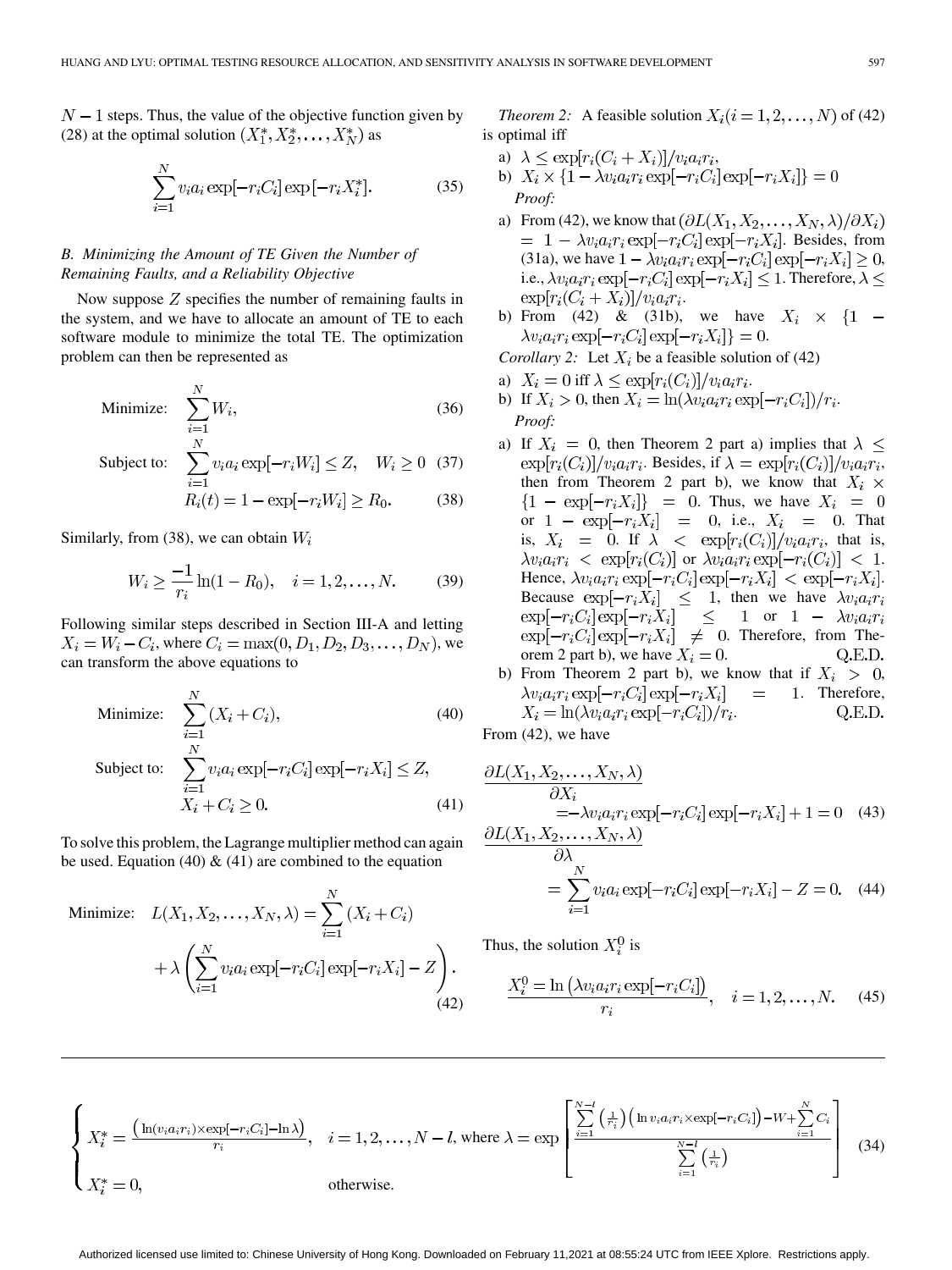| Module | $a_i$ | r;                    | ĸ | $v_i$ in Example1 | $v_i$ in Example 2 | $v_i$ in Example 3 |
|--------|-------|-----------------------|---|-------------------|--------------------|--------------------|
|        | 89    | $4.18\times10^{-4}$   |   | 1.0               | 1.0                | 0.5                |
| 2      | 25    | $5.09\times10^{-4}$   |   | 1.5               | 0.6                | 0.5                |
| 3      | 27    | $3.96 \times 10^{-4}$ |   | 1.3               | 0.7                | 0.7                |
| 4      | 45    | $2.30\times10^{-4}$   |   | 0.5               | 0.4                | 0.4                |
| 5      | 39    | $2.53\times10^{-4}$   |   | 2.0               | 1.0                | 1.5                |
| 6      | 39    | $1.72\times10^{-4}$   |   | 0.3               | 0.2                | 0.2                |
| 7      | 59    | $8.82\times10^{-5}$   |   | 1.7               | 0.5                | 0.6                |
| 8      | 68    | $7.27\times10^{-5}$   |   | 1.3               | 0.6                | 0.6                |
| 9      | 37    | $6.82\times10^{-5}$   |   | 1.0               | 0.1                | 0.9                |
| 10     | 14    | $1.53\times10^{4}$    |   | 1.0               | 0.5                | 0.5                |

TABLE I THE ESTIMATED VALUES OF  $a_i, r_i, v_i$ , and  $\kappa$ 

The solution  $\lambda^{\circ}$  is

$$
\lambda^0 = \frac{\sum_{i=1}^N \left(\frac{1}{r_i}\right)}{Z}.
$$
\n(46)

That is

$$
\frac{X_i^0 = \left(\ln\left(\frac{v_i a_i r_i}{Z} \exp[-r_i C_i] \sum_{i=1}^N \frac{1}{r_i}\right)\right)}{r_i}, \quad i = 1, 2, \dots, N.
$$
\n(47)

Hence, we get  $X^0 = (X_1^0, X_2^0, X_3^0, \ldots, X_N^0)$  as an optimal solution to (42). However, the above  $X^0$  may have some negative components if  $v_i a_i r_i \exp[-r_i C_i] < (Z/\sum_{i=1}^N (1/r_i))$ , making  $X^0$  infeasible for (40) & (41). In this case, the solution  $X^0$  can be corrected by the following steps. Similarly, we propose a simple algorithm to determine the optimal solution for the TE allocation problem.

## **Algorithm 2**

**Step 1:** Set  $l = 0$ . **Step 2:** Calculate

$$
X_i^* = \frac{1}{r_i} \left[ \ln \left( \frac{v_i a_i r_i}{Z} \exp[-r_i C_i] \sum_{i=1}^{N-l} \frac{1}{r_i} \right) \right]
$$
  

$$
i = 1, 2, \dots, N-l.
$$

- **Step 3:** Rearrange the index  $i$  such that . **Step 4:** If  $X_{N-1}^* \geq 0$  then stop. Else update  $X_{N-l}^* = 0$ ;  $l = l + 1$ .
- End If. **Step 5:** Go to **Step 2**.

The optimal solution has the form

$$
X_{i}^{*} = \frac{1}{r_{i}} \left[ \ln \left( \frac{v_{i} a_{i} r_{i}}{Z} \exp[-r_{i} C_{i}] \sum_{i=1}^{N-l} \frac{1}{r_{i}} \right) \right],
$$
  

$$
i = 1, 2, ..., N-l.
$$
 (48)

Algorithm 2 always converges in, at worst,  $N-1$  steps.

TABLE II THE OPTIMAL TE EXPENDITURES USING ALGORITHM 1

|    | Module $X_i$ for Example 1 | $X_i$ for Example 2   $X_i$ for Example 3 |      |
|----|----------------------------|-------------------------------------------|------|
|    | 6254                       | 8105                                      | 6015 |
| 2  | 3826                       | 3547                                      | 2833 |
| 3  | 4117                       | 4409                                      | 4052 |
|    | 2791                       | 5191                                      | 4402 |
| 5  | 7825                       | 8145                                      | 9030 |
| 6  |                            | 403                                       |      |
|    | 13366                      | 8267                                      | 8280 |
| 8  | 11820                      | 11833                                     | 9343 |
| Q  |                            |                                           | 6046 |
| 10 |                            |                                           |      |

#### IV. EXPERIMENTAL STUDIES AND RESULTS

In this section, three cases for the optimal TE allocation problems are demonstrated. Here we assume that the estimated parameters  $a_i \& r_i$  in (21), for a software system consisting of 10 modules, are summarized in Table I. Moreover, the weighting vectors  $v_i$  in (21) are also listed. In the following, we illustrate several examples to show how the optimal allocation of TE expenditures to each software module is determined. Suppose that the total amount of TE expenditures  $W$  is 50 000 man-hours, and  $R_0 = 0.9$ . Besides, all the parameters  $a_i \& r_i$  of (21) for each software module have been estimated by using the method of MLE or LSE in Section II-B. We apply the proposed model to software failure data set [[12\]](#page-10-0), [[15\]](#page-10-0), [[27\]](#page-11-0), [\[33](#page-11-0)]. Here we have to allocate the expenditures to each module, and minimize the number of remaining faults. From Table I & Algorithm 1 in Section III-A, the optimal TE expenditures for the software systems are estimated, and shown in Table II.

For example, using the estimated parameters  $a_i$ ,  $r_i$ , the weighting factor  $v_i$  in Table I, and the optimal TE expenditures in Table II, the value of the estimated number of remaining faults is 172 for Example 1. That is, the total number of remaining faults is intended to decrease from 514 to 172 by using testing-resource expenditures of 50 000 man-hours, and about a 33.6% reduction in the number of remaining faults. Conversely, if we want to decrease more remaining faults, and get a better reduction rate, then we have to re-plan & consider the allocation of testing-resource expenditures; i.e., using the same values of  $a_i, r_i, \kappa$ , and  $v_i$ , the optimal TE expenditures should be re-estimated. Therefore, we can know how much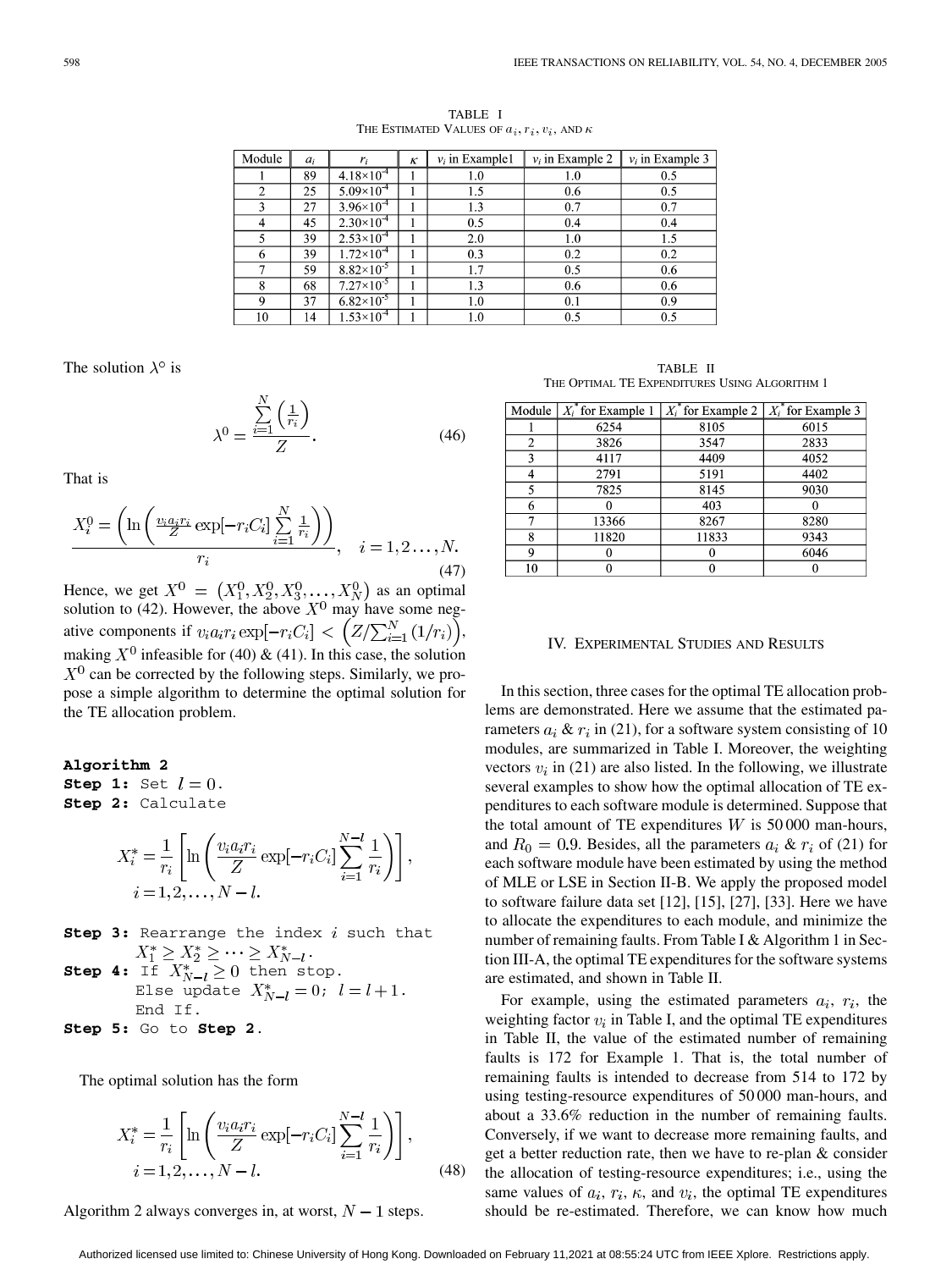TABLE III THE REDUCTION IN THE NUMBER OF REMAINING FAULTS

| Example   Initial faults | Remaining faults   Reduction (%) |      |
|--------------------------|----------------------------------|------|
| 514.0                    | 172.0                            | 33.6 |
| 268.7                    | 68.5                             | 25.5 |
| 276.7                    | 97 4                             | 35 2 |

TABLE IV THE OPTIMAL TE EXPENDITURES USING ALGORITHM 2

| Module | $X_i$ for Example 1 |      | $X_i^*$ for Example 2   $X_i^*$ for Example 3 |
|--------|---------------------|------|-----------------------------------------------|
|        | 7700                | 6962 | 5941                                          |
| 2      | 4976                | 2608 | 2772                                          |
| ٩      | 5692                | 3302 | 3974                                          |
|        | 5669                | 3109 | 4268                                          |
| 5      | 10168               | 6258 | 8908                                          |
| 6      | 2096                |      |                                               |
| 7      | 20505               | 2847 | 7931                                          |
| 8      | 20293               | 5263 | 8919                                          |
| Q      | 7265                |      | 5595                                          |
| 10     | 2388                |      |                                               |

extra amount of testing-resource expenditures is expected [\[12](#page-10-0)], [\[15](#page-10-0)]. The numbers of initial faults, the estimated remaining faults, and the reduction in the number of remaining faults for the other examples are shown in Table III.

Finally, suppose the total number of remaining faults  $Z$  is 100. We have to allocate the expenditures to each module, and minimize the total amount of TE expenditures. Similarly, using Algorithm 2 in Section III-B & Table I, the optimal solutions of TE expenditures are derived & shown in Table IV. Furthermore, the relationship between the total amount of testing-effort expenditures, and the reduction rate of the remaining faults, are also depicted in Fig. 1.

#### V. SENSITIVITY ANALYSIS

In this section, sensitivity analysis of the proposed model is conducted to study the effect of the principal parameters, such as the *expected initial faults*, and the *fault detection rate*. In (4), we know that there are some parameters affecting the mean value function, such as the expected total number of initial faults, the fault detection rate, the total amount of TE, the consumption rate of TE expenditures, and the structuring index, etc. Consequently, we have to estimate all these parameters for each software module very carefully because they play an important role for the optimal resource allocation problems. In general, each parameter is estimated based on the available data, which is often sparse. Thus, we analyze the sensitivity of some principal parameters, but not all parameters due to the limitation of space. Nevertheless, we still can evaluate the optimal resource allocation problems for various conditions by examining the behavior of some parameters with the most significant influence. We perform the sensitivity analysis of optimal resource allocation problems with respect to the estimated parameters so that attention can be paid to those parameters deemed critical [\[34](#page-11-0)]–[[40\]](#page-11-0). In this paper, we define

$$
Relative Change (RC) = \frac{MTEE - OTEE}{OTEE} \qquad (49)
$$

where *OTEE* is the original optimal TE expenditures, and *MTEE* is the modified optimal TE expenditures.



Fig. 1. The reduction rate of remaining faults vs. the total TE expenditures.

TABLE V SOME NUMERICAL VALUES OF THE OPTIMAL TE EXPENDITURES FOR THE CASES OF  $40\%$ ,  $30\%$ ,  $20\%$ , AND  $10\%$  INCREASE IN  $a_1$  (ALGORITHM 1)

| Module | $X_i^*$<br>$(a1 \times 1.4)$ | $(a1 \times 1.3)$ | $X_i$ <sup>*</sup><br>(a <sub>1</sub> ×1.2) | $X_i^r$<br>$(al \times 1.1)$ |
|--------|------------------------------|-------------------|---------------------------------------------|------------------------------|
|        | 7011                         | 6844              | 6664                                        | 6469                         |
| 2      | 3787                         | 3795              | 3805                                        | 3815                         |
| 3      | 4067                         | 4078              | 4090                                        | 4103                         |
| 4      | 2704                         | 2723              | 2744                                        | 2766                         |
| 5      | 7746                         | 7764              | 7782                                        | 7803                         |
| 6      |                              |                   |                                             |                              |
| 7      | 13139                        | 13189             | 13243                                       | 13301                        |
| 8      | 11546                        | 11606             | 11672                                       | 11743                        |
| 9      |                              | 0                 |                                             |                              |
| 10     |                              |                   |                                             |                              |

# *A. Effect of Variations on Expected Initial Faults & Fault Detection Rate (Algorithm 1)*

Assuming we have obtained the optimal TE expenditures to each software module that minimize the expected cost of software, then we can calculate the *MTEE* concerning the changes of expected number of initial faults  $a_i$  for the specific module i. The procedure can be repeated for various values of  $a_i$ . For instance, for the data set used in Section IV (here we only use Example 1 as illustration), if the expected number of initial faults  $a_1$  of module 1 is increased or decreased by 40%, 30%, 20%, or 10%, then the modified TE expenditures for each software module can be obtained by following the similar procedures. Table V shows some numerical values of the optimal TE expenditures for the case of 40%, 30%, 20%, and 10% increase to  $a_1$ . The result indicates that the estimated values of optimal TE expenditures will be changed when  $a_1$  changes. That is, if  $a_1$  is increased by 40%, then the estimated value of optimal TE expenditure for module 1 is changed from 6254 to 7011, and its RC is 0.121 (about 12% increment). But for modules 2, 3, 4, 5, 7, and 8, the estimated values of optimal TE expenditures are about 1.02%, 1.21%, 0.12%, 1.01%, 1.69%, and 2.32% decrement, respectively. Therefore, the variation in  $a_1$  has the most significant influence on the optimal allocation of TE expenditures. From Table V, we can also know that, if the change of  $a_1$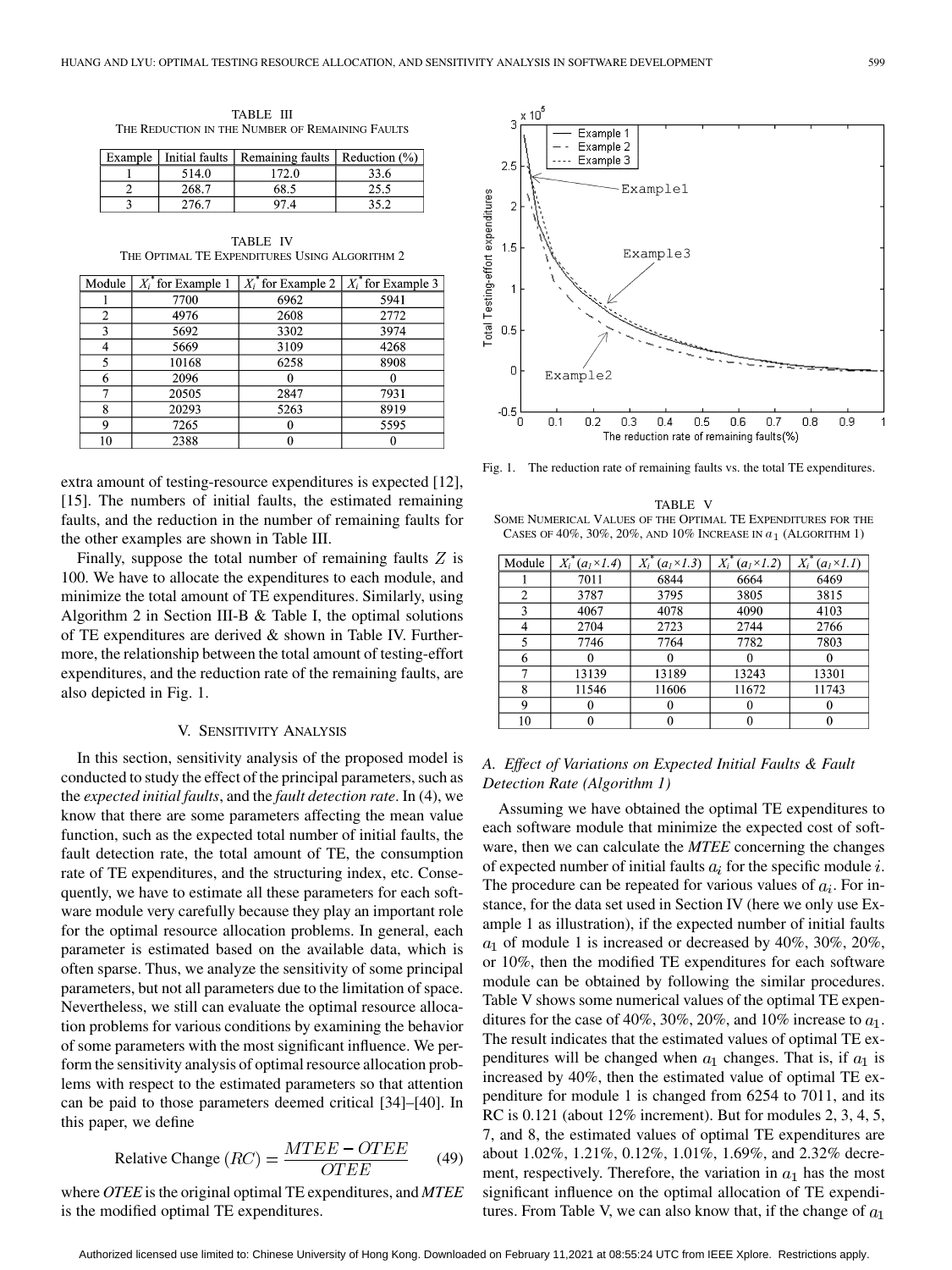TABLE VI SOME NUMERICAL VALUES OF THE OPTIMAL TE EXPENDITURES FOR THE CASES OF  $40\%$ ,  $30\%$ ,  $20\%$ , and  $10\%$  Decrease IN  $a_1$  (ALGORITHM 1)

| Module | $X_i^*(a_1\times 0.6)$ | $X_i$ <sup>*</sup><br>$(aI \times 0.7)$ | $X_i^r$<br>$(a_1 \times 0.8)$ | $X_i$ <sup>*</sup><br>$(a_1\times 0.9)$ |
|--------|------------------------|-----------------------------------------|-------------------------------|-----------------------------------------|
|        | 5105                   | 5452                                    | 5752                          | 6017                                    |
| 2      | 3886                   | 3868                                    | 3852                          | 3838                                    |
| 3      | 4194                   | 4171                                    | 4151                          | 4133                                    |
| 4      | 2923                   | 2883                                    | 2849                          | 2818                                    |
| 5      | 7945                   | 7909                                    | 7877                          | 7850                                    |
| 6      |                        |                                         |                               |                                         |
|        | 13710                  | 13606                                   | 13516                         | 13437                                   |
| 8      | 12237                  | 12112                                   | 12003                         | 11906                                   |
| 9      |                        |                                         |                               |                                         |
| 10     |                        |                                         |                               |                                         |

TABLE VII SOME NUMERICAL VALUES OF THE OPTIMAL TE EXPENDITURES FOR THE CASES OF  $40\%$ ,  $30\%$ ,  $20\%$ , and  $10\%$  Increase in  $a_1 \& a_2$  (Algorithm 1)

| Module |       |                                                                                                                                                     |       |       |
|--------|-------|-----------------------------------------------------------------------------------------------------------------------------------------------------|-------|-------|
|        |       | $(a_1 \times 1.4 \& a_2 \times 1.4)   (a_1 \times 1.3 \& a_2 \times 1.3)   (a_1 \times 1.2 \& a_2 \times 1.2)   (a_1 \times 1.1 \& a_2 \times 1.1)$ |       |       |
|        | 6972  | 6814                                                                                                                                                | 6643  | 6447  |
| 2      | 4415  | 4285                                                                                                                                                | 4145  | 4155  |
| 3      | 4026  | 4046                                                                                                                                                | 4068  | 4081  |
|        | 2633  | 2668                                                                                                                                                | 2705  | 2728  |
|        | 7682  | 7713                                                                                                                                                | 7747  | 7768  |
| 6      |       |                                                                                                                                                     |       |       |
|        | 12953 | 13044                                                                                                                                               | 13142 | 13201 |
| 8      | 11320 | 11430                                                                                                                                               | 11549 | 11620 |
| 9      | 0     |                                                                                                                                                     |       |       |
| 10     |       |                                                                                                                                                     |       |       |

is small, the sensitivity of the optimal testing-resources allocation with respect to the value of  $a_1$  is low. Next, from Table VI, it is shown that, if  $a_1$  is decreased by 30%, the estimated value of optimal TE expenditure for module 1 is changed from 6254 to 5452, and its RC is  $-0.128$  (about 12.8% decrement). It is noted that for modules 2, 3, 4, 5, 7, and 8, the estimated values of optimal TE expenditures are about 1.10%, 1.31%, 3.29%, 1.07%, 1.79%, and 2.47% increment, respectively.

We have performed an extensive sensitivity analysis for the expected initial faults as shown above. But each  $a_i$  is considered in isolation. Now we try to study the effects of simultaneous changes of  $a_i \& a_j (j \neq i)$ . If we let  $a_1 \& a_2$  both be increased by 40%, then the estimated values of optimal TE expenditure for modules 1, and 2 are changed from 6254 to 6972 (about 11.48% increment), and 3826 to 4415 (about 15.39% increment), respectively. But for modules 3, 4, 5, 7, and 8, the estimated values of optimal TE expenditures are about 2.21%, 5.66%, 1.83%, 3.09%, and 4.23% decrement, respectively. Therefore, the variation in  $a_1 \& a_2$  has the significant influence on the optimal allocation of TE expenditures. Similarly, from Table VII, we can also know that if the changes of  $a_1 \& a_2$  are less, the sensitivity of the optimal testing-resources allocation with respect to the values of  $a_1 \& a_2$  is low. From Table VIII, it is also shown that if  $a_1$  &  $a_2$  are both decreased by 30%, the estimated values of optimal TE expenditure for modules 1, and 2 are changed from 6254 to 5494 (about 12.2% decrement), and 3826 to 3201 (about 16.3% decrement), respectively. It is also noted that for module 3, 4, 5, 7, and 8, the estimated values of optimal TE expenditures are, respectively, about 2.38%, 6.02%, 1.94%, 3.27%, and 4.49% increment. Based on these observations, we can conclude that if  $a_i$  is changed, it will have much influence on the estimated values of optimal TE expenditure for module  $i$ .

TABLE VIII SOME NUMERICAL VALUES OF THE OPTIMAL TE EXPENDITURES FOR THE CASES OF  $40\%, 30\%, 20\%,$  AND  $10\%$  DECREASE IN  $a_1 \& a_2$  (ALGORITHM 1)

| Module |       |                                                                                                                                                     |       |       |
|--------|-------|-----------------------------------------------------------------------------------------------------------------------------------------------------|-------|-------|
|        |       | $(a_1 \times 0.6 \& a_2 \times 0.6)$ $(a_1 \times 0.7 \& a_2 \times 0.7)$ $(a_1 \times 0.8 \& a_2 \times 0.8)$ $(a_1 \times 0.9 \& a_2 \times 0.9)$ |       |       |
|        | 5165  | 5494                                                                                                                                                | 5778  | 6030  |
|        | 2931  | 3201                                                                                                                                                | 3435  | 3641  |
|        | 4257  | 4215                                                                                                                                                | 4178  | 4146  |
|        | 3032  | 2959                                                                                                                                                | 2896  | 2841  |
|        | 8043  | 7977                                                                                                                                                | 7920  | 7870  |
| 6      | Ω     |                                                                                                                                                     | 0     |       |
|        | 13992 | 13803                                                                                                                                               | 13639 | 13495 |
| 8      | 12580 | 12351                                                                                                                                               | 12152 | 11977 |
| Q      | 0     |                                                                                                                                                     | 0     |       |
| 10     |       |                                                                                                                                                     |       |       |

| TABLE IX                                                        |
|-----------------------------------------------------------------|
| SOME NUMERICAL VALUES OF THE OPTIMAL TE EXPENDITURES FOR THE    |
| CASES OF 40%, 30%, 20%, AND 10% INCREASE IN $r_1$ (ALGORITHM 1) |

| Module | $X_i^*(r_1\times1.4)$ | $X_i^*(r_I\times I.3)$ | $X_i^*(r_1\times1.2)$ | $X_i^*(r_I \times I. I)$ |
|--------|-----------------------|------------------------|-----------------------|--------------------------|
|        | 5094                  | 5338                   | 5609                  | 5912                     |
| 2      | 3886                  | 3873                   | 3859                  | 3844                     |
| 3      | 4195                  | 4178                   | 4160                  | 4140                     |
| 4      | 2925                  | 2897                   | 2865                  | 2830                     |
| 5      | 7946                  | 7921                   | 7892                  | 7861                     |
| 6      |                       |                        |                       |                          |
| 7      | 13713                 | 13640                  | 13559                 | 13468                    |
| 8      | 12241                 | 12153                  | 12055                 | 11944                    |
| 9      |                       |                        |                       | $\mathbf{0}$             |
| 10     |                       |                        |                       |                          |

TABLE X SOME NUMERICAL VALUES OF THE OPTIMAL TE EXPENDITURES FOR THE CASES OF  $40\%$ ,  $30\%$ ,  $20\%$ , and  $10\%$  Decrease in  $r_1$  (Algorithm 1)

| Module | $X_i^*(r_1\times 0.6)$ | $X_i^*$<br>$(r_1\times 0.7)$ | $X_i^*(r_1\times 0.8)$ | $X_i$<br>$(r_1\times 0.9)$ |
|--------|------------------------|------------------------------|------------------------|----------------------------|
|        | 8185                   | 7595                         | 7085                   | 6642                       |
| 2      | 3726                   | 3756                         | 3783                   | 3806                       |
| 3      | 3989                   | 4028                         | 4062                   | 4092                       |
| 4      | 2569                   | 2637                         | 2696                   | 2747                       |
|        | 7624                   | 7685                         | 7739                   | 7785                       |
| 6      |                        |                              |                        |                            |
| 7      | 12788                  | 12964                        | 13117                  | 13250                      |
| 8      | 11120                  | 11334                        | 11519                  | 11680                      |
| 9      |                        |                              |                        |                            |
| 10     |                        |                              |                        |                            |

TABLE XI SOME NUMERICAL VALUES OF THE OPTIMAL TE EXPENDITURES FOR THE CASES OF  $40\%$ ,  $30\%$ ,  $20\%$ , and  $10\%$  Increase in  $r_1$  &  $r_2$  (Algorithm 1)

| Module       |       |       |       |                                                                                                                                                     |
|--------------|-------|-------|-------|-----------------------------------------------------------------------------------------------------------------------------------------------------|
|              |       |       |       | $(r_1 \times 1.4 \& r_2 \times 1.4)$ $ (r_1 \times 1.3 \& r_2 \times 1.3)  (r_1 \times 1.2 \& r_2 \times 1.2)   (r_1 \times 1.1 \& r_2 \times 1.1)$ |
|              | 5122  | 5361  | 5626  | 5922                                                                                                                                                |
| 2            | 3271  | 3395  | 3529  | 3672                                                                                                                                                |
| $\mathbf{a}$ | 4236  | 4210  | 4182  | 4152                                                                                                                                                |
| 4            | 2996  | 2952  | 2903  | 2850                                                                                                                                                |
| 5            | 8011  | 7971  | 7927  | 7878                                                                                                                                                |
| 6            |       | 0     |       |                                                                                                                                                     |
|              | 13898 | 13784 | 13658 | 13519                                                                                                                                               |
| 8            | 12466 | 12327 | 12174 | 12006                                                                                                                                               |
| 9            |       |       |       |                                                                                                                                                     |
| 10           |       |       |       |                                                                                                                                                     |

In fact, we can investigate the sensitivity of fault detection rate following the similar steps described above. Table IX shows numerical values of the optimal TE expenditures for the case of 40%, 30%, 20%, and 10% increase to  $r_1$ . Table X shows numerical values of the optimal TE expenditures for the cases of 40%, 30%, 20%, and 10% decrease in  $r_1$ . Numerical values of the optimal TE expenditures for the cases of 40%, 30%, 20%, and 10% increase in  $r_1$  &  $r_2$  are shown in Table XI. Finally,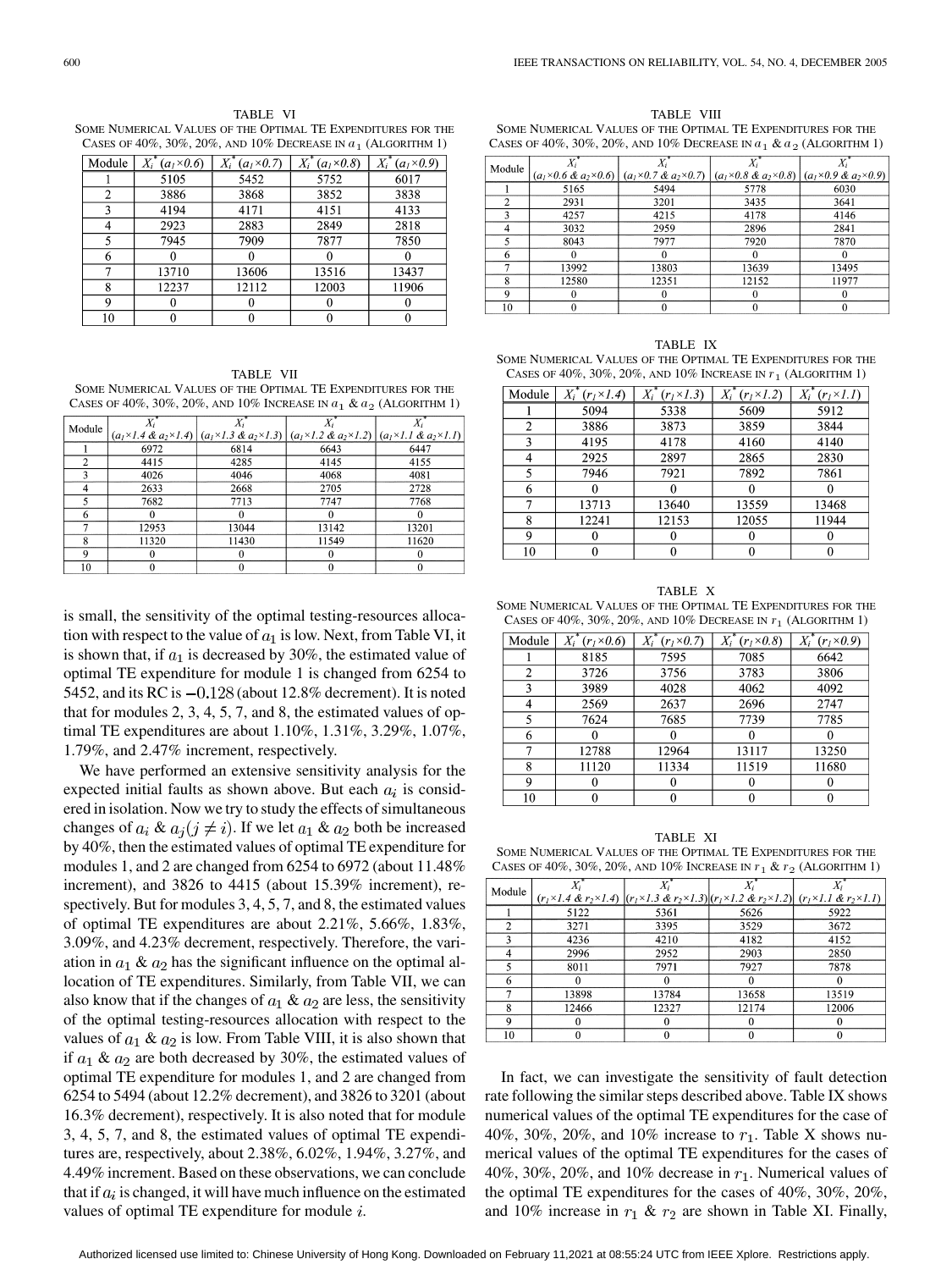TABLE XII SOME NUMERICAL VALUES OF THE OPTIMAL TE EXPENDITURES FOR THE CASES OF  $40\%$ ,  $30\%$ ,  $20\%$ , and  $10\%$  Decrease in  $r_1$  &  $r_2$  (Algorithm 1)

| Module         |                                                                                                                                               |       |       |       |
|----------------|-----------------------------------------------------------------------------------------------------------------------------------------------|-------|-------|-------|
|                | $(r_1 \times 0.6 \& r_2 \times 0.6)$ $(r_1 \times 0.7 \& r_2 \times 0.7)(r_1 \times 0.8 \& r_2 \times 0.8)(r_1 \times 0.9 \& r_2 \times 0.9)$ |       |       |       |
|                | 8110                                                                                                                                          | 7546  | 7057  | 6629  |
| $\mathfrak{D}$ | 4476                                                                                                                                          | 4325  | 4157  | 3989  |
|                | 3941                                                                                                                                          | 3992  | 4038  | 4080  |
|                | 2487                                                                                                                                          | 2574  | 2654  | 2726  |
|                | 7550                                                                                                                                          | 7628  | 7701  | 7766  |
| 6              |                                                                                                                                               |       |       |       |
| 7              | 12574                                                                                                                                         | 12800 | 13008 | 13196 |
| 8              | 10861                                                                                                                                         | 11135 | 11387 | 11615 |
| 9              |                                                                                                                                               | 0     |       |       |
| 10             |                                                                                                                                               |       |       |       |

TABLE XIII SOME NUMERICAL VALUES OF THE OPTIMAL TE EXPENDITURES FOR THE CASES OF  $40\%$ ,  $30\%$ ,  $20\%$ , and  $10\%$  Increase in  $a_1$  (Algorithm 2)

| Module | $X_i^*(a_1\times I.4)$ | $X_i^*(a_1\times 1.3)$ | $X_i^*(a_1\times 1.2)$ | $X_i^*(a_1\times 1.1)$ |
|--------|------------------------|------------------------|------------------------|------------------------|
|        | 8504                   | 8327                   | 8136                   | 7928                   |
| 2      | 5013                   | 5013                   | 5013                   | 5013                   |
| 3      | 5643                   | 5643                   | 5643                   | 5643                   |
| 4      | 5424                   | 5424                   | 5424                   | 5424                   |
| 5      | 10211                  | 10211                  | 10211                  | 10211                  |
| 6      | 1770                   | 1770                   | 1770                   | 1770                   |
| 7      | 20220                  | 20220                  | 20220                  | 20220                  |
| 8      | 20131                  | 20131                  | 20131                  | 20131                  |
| 9      | 7759                   | 7759                   | 7759                   | 7759                   |
| 10     | 2388                   | 2388                   | 2388                   | 2388                   |

Table XII shows numerical values of the optimal TE expenditures for the cases of 40%, 30%, 20%, and 10% decrease in  $r_1$  $\& r_2.$ 

# *B. Effect of Variations on Expected Initial Faults & Fault Detection Rate (Algorithm 2)*

Assuming we have obtained the optimal TE expenditures to each software module, then we can calculate the *MTEE* concerning the changes of expected number of initial faults  $a_i$  for the specific module  $i$ . The procedure can be repeated for various values of  $a_i$ . Similarly, we investigate the possible change of optimal TE expenditures when the expected number of initial faults  $a_1$  is changed. For the data set (Example 1) used in Section IV, if the expected number of initial faults  $a_1$  of module 1 is increased or decreased by 40%, 30%, 20%, or 10%, then the modified TE expenditures for each software module can be re-estimated from the algorithms in Section III. First, Table XIII shows some numerical values of the optimal TE expenditures for the cases of 40%, 30%, 20%, and 10% increase in  $a_1$ . The result indicates that the estimated values of optimal TE expenditures will be changed when  $a_1$  changes.

For example, if  $a_1$  is increased by 40%, then the estimated value of optimal TE expenditure for module 1 is changed from 7700 to 8504, and its RC is 0.104 (about 10% increment). Besides, for modules 3, 4, 6, 7, and 8, the estimated values of optimal TE expenditures are about 0.86%, 4.32%, 15.55%, 1.39%, and 0.798% decrement, respectively. But for modules 2, 5, and 9, the estimated values of optimal TE expenditures are about 0.74%, 0.42%, and 6.79% increment, respectively. Therefore, from Table XIII, we can know that, if the change of  $a_1$  is small, the sensitivity of the optimal testing-resources allocation with

TABLE XIV SOME NUMERICAL VALUES OF THE OPTIMAL TE EXPENDITURES FOR THE CASES OF  $40\%$ ,  $30\%$ ,  $20\%$ , and  $10\%$  Decrease In  $a_1$  (ALGORITHM 2)

| Module | $X_i^*(a_1\times 0.6)$ | $X_i^*(a_1\times 0.7)$ | $X_i^*(a_1\times 0.8)$ | $X_i^*(a_1\times 0.9)$ |
|--------|------------------------|------------------------|------------------------|------------------------|
|        | 6478                   | 6847                   | 7166                   | 7448                   |
| 2      | 5013                   | 5013                   | 5013                   | 5013                   |
| 3      | 5643                   | 5643                   | 5643                   | 5643                   |
| 4      | 5424                   | 5424                   | 5424                   | 5424                   |
| 5      | 10211                  | 10211                  | 10211                  | 10211                  |
| 6      | 1770                   | 1770                   | 1770                   | 1770                   |
| 7      | 20220                  | 20220                  | 20220                  | 20220                  |
| 8      | 20131                  | 20131                  | 20131                  | 20131                  |
| 9      | 7759                   | 7759                   | 7759                   | 7759                   |
| 10     | 2388                   | 2388                   | 2388                   | 2388                   |

TABLE XV SOME NUMERICAL VALUES OF THE OPTIMAL TE EXPENDITURES FOR THE CASES OF  $40\%, 30\%, 20\%,$  AND  $10\%$  INCREASE IN  $a_1 \& a_2$  (ALGORITHM 2)

| Module         | X,    |                                                                                                                                                     |       |       |
|----------------|-------|-----------------------------------------------------------------------------------------------------------------------------------------------------|-------|-------|
|                |       | $(a_1 \times 1.4 \& a_2 \times 1.4)$ $(a_1 \times 1.3 \& a_2 \times 1.3)$ $(a_1 \times 1.2 \& a_2 \times 1.2)$ $(a_1 \times 1.1 \& a_2 \times 1.1)$ |       |       |
|                | 8504  | 8327                                                                                                                                                | 8136  | 7928  |
| $\overline{2}$ | 5674  | 5528                                                                                                                                                | 5371  | 5371  |
| $\mathbf{3}$   | 5643  | 5643                                                                                                                                                | 5643  | 5643  |
| 4              | 5424  | 5424                                                                                                                                                | 5424  | 5424  |
| 5              | 10211 | 10211                                                                                                                                               | 10211 | 10211 |
| 6              | 1770  | 1770                                                                                                                                                | 1770  | 1770  |
| 7              | 20220 | 20220                                                                                                                                               | 20220 | 20220 |
| 8              | 20131 | 20131                                                                                                                                               | 20131 | 20131 |
| 9              | 7759  | 7759                                                                                                                                                | 7759  | 7759  |
| 10             | 2388  | 2388                                                                                                                                                | 2388  | 2388  |

TABLE XVI SOME NUMERICAL VALUES OF THE OPTIMAL TE EXPENDITURES FOR THE CASES OF  $40\%, 30\%, 20\%,$  AND  $10\%$  DECREASE IN  $a_1 \& a_2$  (ALGORITHM 2)

| Module |       |                                                                           |       |                                                                           |
|--------|-------|---------------------------------------------------------------------------|-------|---------------------------------------------------------------------------|
|        |       | $(a_1 \times 0.6 \& a_2 \times 0.6)   (a_1 \times 0.7 \& a_2 \times 0.7)$ |       | $(a_1 \times 0.8 \& a_2 \times 0.8)$ $(a_1 \times 0.9 \& a_2 \times 0.9)$ |
|        | 6478  | 6847                                                                      | 7166  | 7448                                                                      |
| 2      | 4010  | 4313                                                                      | 4575  | 4806                                                                      |
| 3      | 5643  | 5643                                                                      | 5643  | 5643                                                                      |
| 4      | 5424  | 5424                                                                      | 5424  | 5424                                                                      |
| 5      | 10211 | 10211                                                                     | 10211 | 10211                                                                     |
| 6      | 1770  | 1770                                                                      | 1770  | 1770                                                                      |
| 7      | 20220 | 20220                                                                     | 20220 | 20220                                                                     |
| 8      | 20131 | 20131                                                                     | 20131 | 20131                                                                     |
| 9      | 7759  | 7759                                                                      | 7759  | 7759                                                                      |
| 10     | 2388  | 2388                                                                      | 2388  | 2388                                                                      |

respect to the value of  $a_1$  is low. Next, we show the same comparison results in case that  $a_1$  is decreased. From Table XIV, it is shown that, if  $a_1$  is decreased by 30%, the estimated value of optimal TE expenditure for module 1 is changed from 7700 to 6847, and its RC is  $-0.111$  (about 10.7% decrement).

So far, we have performed an extensive sensitivity analysis for the expected initial faults as shown above. However, each  $a_i$ is considered in isolation. Again we study the effects of simultaneous changes of  $a_i \& a_j (j \neq i)$ . If we let  $a_1 \& a_2$  both be increased by 40%, then the estimated values of optimal TE expenditure for modules 1, and 2 are changed from 7700 to 8504 (about 10.4% increment), and 4976 to 5674 (about 14.0% increment), respectively. From Table XV, we can find that the variation in  $a_1 \& a_2$  may have the most significant influence on the optimal allocation of TE expenditures.

Similarly, we can also know that, if the changes of  $a_1 \& a_2$  are less, the sensitivity of the optimal testing-resources allocation with respect to the values of  $a_1 \& a_2$  is low. From Table XVI, we can see that, if  $a_1 \& a_2$  are both decreased by 30%, the estimated values of optimal TE expenditure for modules 1, and 2 are changed from 7700 to 6847 (about 11.1% decrement), and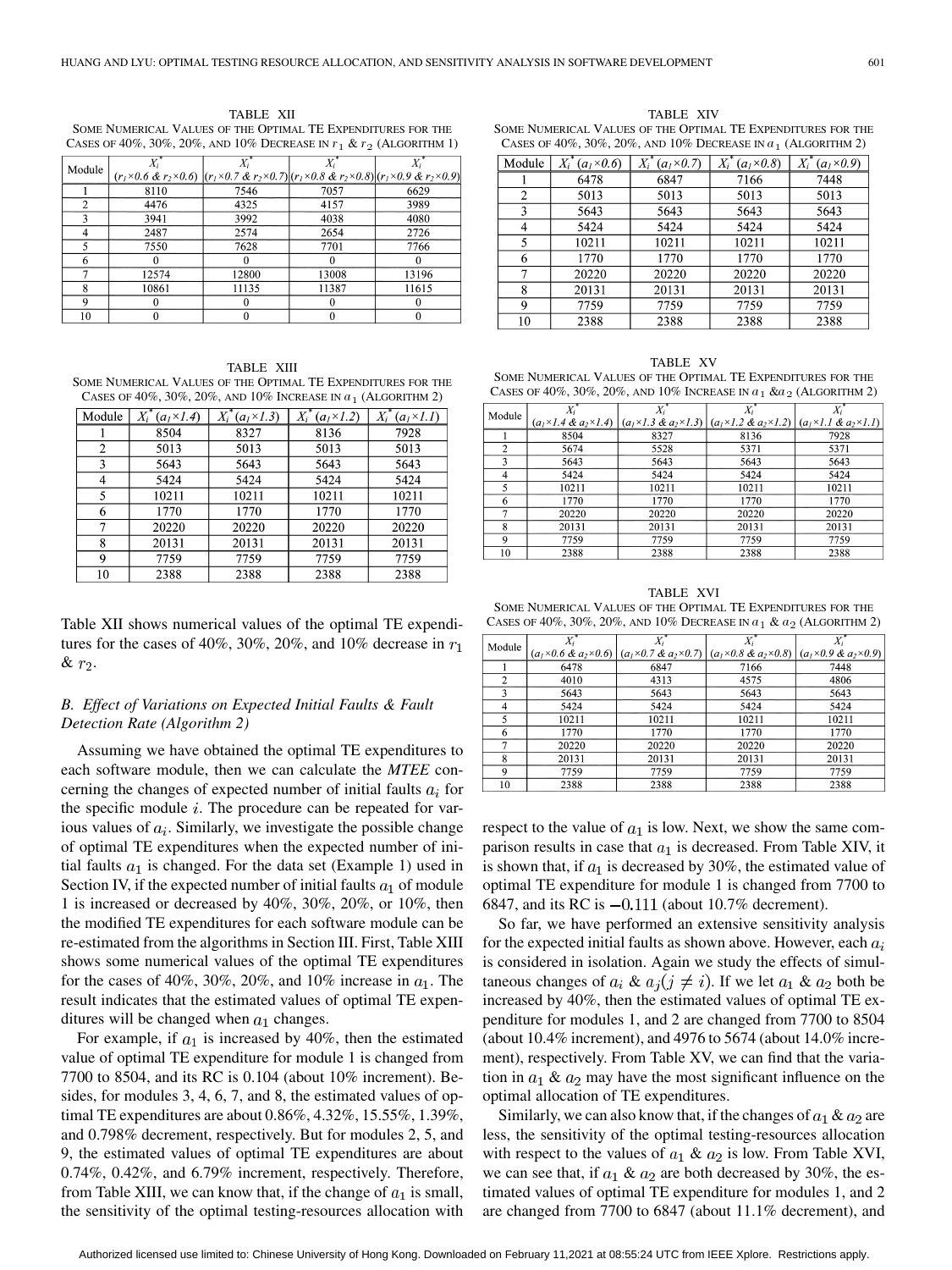<span id="page-10-0"></span>TABLE XVII SOME NUMERICAL VALUES OF THE OPTIMAL TE EXPENDITURES FOR THE CASES OF  $40\%$ ,  $30\%$ ,  $20\%$ , and  $10\%$  Increase in  $r_1$  (Algorithm 2)

| Module | $X_i$<br>$(r_1\times1.4)$ | $X_i^*(r_I\times I.3)$ | $\overline{X}_i^*$<br>$(rI \times 1.2)$ | $X_i$<br>$(r_1\times 1.1)$ |
|--------|---------------------------|------------------------|-----------------------------------------|----------------------------|
|        | 6507                      | 6390                   | 6768                                    | 7200                       |
| 2      | 4993                      | 4997                   | 5001                                    | 5007                       |
| 3      | 5618                      | 5623                   | 5628                                    | 5635                       |
| 4      | 5380                      | 5389                   | 5399                                    | 5410                       |
| 5      | 10171                     | 10179                  | 10188                                   | 10198                      |
| 6      | 1711                      | 1723                   | 1736                                    | 1752                       |
| 7      | 20104                     | 20127                  | 20153                                   | 20183                      |
| 8      | 19990                     | 20018                  | 20049                                   | 20086                      |
| 9      | 7610                      | 7639                   | 7672                                    | 7712                       |
| 10     | 2322                      | 2335                   | 2350                                    | 2367                       |

TABLE XVIII SOME NUMERICAL VALUES OF THE OPTIMAL TE EXPENDITURES FOR THE CASES OF  $40\%$ ,  $30\%$ ,  $20\%$ , and  $10\%$  Decrease in  $r_1$  (Algorithm 2)

| Module | $X_i^*(r_i\times 0.6)$ | $X_i^*(r_1\times 0.7)$ | $X_i^*(r_1\times 0.8)$ | $X_i^*(r_1\times 0.9)$ |
|--------|------------------------|------------------------|------------------------|------------------------|
|        | 10890                  | 9833                   | 8984                   | 8286                   |
| 2      | 5059                   | 5043                   | 5030                   | 5021                   |
| 3      | 5703                   | 5682                   | 5666                   | 5653                   |
| 4      | 5526                   | 5490                   | 5463                   | 5442                   |
| 5      | 10304                  | 10271                  | 10246                  | 10227                  |
| 6      | 1906                   | 1858                   | 1822                   | 1793                   |
| 7      | 20486                  | 20392                  | 20320                  | 20265                  |
| 8      | 20453                  | 20339                  | 20252                  | 20185                  |
| 9      | 8103                   | 7981                   | 7889                   | 7817                   |
| 10     | 2541                   | 2487                   | 2446                   | 2414                   |

TABLE XIX

SOME NUMERICAL VALUES OF THE OPTIMAL TE EXPENDITURES FOR THE CASES OF 40%, 30%, 20%, AND 10% INCREASE IN  $r_1$  &  $r_2$  (ALGORITHM 2)

| Module         | $\overline{X_i}$ | $X_i$                                                                                                                                               | $X_i$ |       |
|----------------|------------------|-----------------------------------------------------------------------------------------------------------------------------------------------------|-------|-------|
|                |                  | $(r_1 \times 1.4 \& r_2 \times 1.4)$ $(r_1 \times 1.3 \& r_2 \times 1.3)$ $(r_1 \times 1.2 \& r_2 \times 1.2)$ $(r_1 \times 1.1 \& r_2 \times 1.1)$ |       |       |
|                | 6042             | 6378                                                                                                                                                | 6758  | 7194  |
| $\overline{c}$ | 4027             | 4230                                                                                                                                                | 4458  | 4717  |
| 3              | 5596             | 5605                                                                                                                                                | 5616  | 5629  |
| 4              | 5343             | 5359                                                                                                                                                | 5377  | 5399  |
| 5              | 10137            | 10152                                                                                                                                               | 10168 | 10188 |
| 6              | 1662             | 1683                                                                                                                                                | 1707  | 1736  |
| 7              | 20008            | 20049                                                                                                                                               | 20097 | 20153 |
| 8              | 19874            | 19924                                                                                                                                               | 19982 | 20050 |
| 9              | 7486             | 7539                                                                                                                                                | 7600  | 7673  |
| 10             | 2266             | 2290                                                                                                                                                | 2317  | 2350  |

TABLE XX SOME NUMERICAL VALUES OF THE OPTIMAL TE EXPENDITURES FOR THE CASES OF 40%, 30%, 20%, AND 10% DECREASE IN  $r_1$  &  $r_2$  (ALGORITHM 2)

| Module |       |                                                                                                                                                     |       |       |
|--------|-------|-----------------------------------------------------------------------------------------------------------------------------------------------------|-------|-------|
|        |       | $(r_1 \times 0.6 \& r_2 \times 0.6)$ $(r_1 \times 0.7 \& r_2 \times 0.7)$ $(r_1 \times 0.8 \& r_2 \times 0.8)$ $(r_1 \times 0.9 \& r_2 \times 0.9)$ |       |       |
|        | 10965 | 9875                                                                                                                                                | 9006  | 8294  |
| 2      | 6821  | 6238                                                                                                                                                | 5758  | 5356  |
| 3      | 5750  | 5713                                                                                                                                                | 5684  | 5662  |
| 4      | 5609  | 5544                                                                                                                                                | 5494  | 5456  |
| 5      | 10378 | 10319                                                                                                                                               | 10274 | 10239 |
| 6      | 2015  | 1929                                                                                                                                                | 1683  | 1812  |
| 7      | 20699 | 20530                                                                                                                                               | 20402 | 20301 |
| 8      | 20712 | 20507                                                                                                                                               | 20352 | 20229 |
| 9      | 8379  | 8160                                                                                                                                                | 7995  | 7864  |
| 10     | 2664  | 2567                                                                                                                                                | 2493  | 2435  |

4976 to 4313 (about 13.3% decrement), respectively. Similarly, we can investigate the sensitivity of fault detection rate for Algorithm 2 following the similar steps described above. Table XVII shows numerical values of the optimal TE expenditures for the cases of 40%, 30%, 20%, and 10% increase in  $r_1$ . Table XVIII shows Numerical Values of the Optimal TE Expenditures for the

Cases of 40%, 30%, 20%, and 10% Decrease in  $r_1$ . Moreover, numerical values of the optimal TE expenditures for the cases of 40%, 30%, 20%, and 10% increase in  $r_1$  &  $r_2$  are shown in Table XIX. Finally, Table XX Shows Numerical Values of the Optimal TE Expenditures for the Cases of 40%, 30%, 20%, and 10% Decrease in  $r_1$  &  $r_2$ .

#### **REFERENCES**

- [1] M. R. Lyu, *Handbook of Software Reliability Engineering*: McGraw Hill, 1996.
- [2] J. D. Musa, *Software Reliability Engineering: More Reliable Software, Faster Development and Testing*, New York: McGraw-Hill, 1999.
- [3] R. S. Pressman, *Software Engineering: A Practitioner's Approach, 6/e*: McGraw-Hill, 2005.
- [4] P. Kubat and H. S. Koch, "Managing test-procedure to achieve reliable software," *IEEE Trans. Rel.*, vol. 32, no. 3, pp. 299–303, 1983.
- [5] P. Kubat, "Assessing reliability of modular software," *Operation Research Letters*, vol. 8, no. 1, pp. 35–41, 1989.
- [6] B. Littlewood, "Software reliability model for modular program structure," *IEEE Trans. Rel.*, vol. 28, no. 3, pp. 241–4246, 1979.
- [7] Y. W. Leung, "Software reliability growth model with debugging efforts," *Microelectronics and Reliability*, vol. 32, no. 5, pp. 699–704, 1992.
- [8]  $\rightarrow$ , "Dynamic resource allocation for software module testing," *The J. Sys. Softw.*, vol. 37, no. 2, pp. 129–139, May 1997.
- [9] -, "Software reliability allocation under uncertain operational profiles," *Journal of the Operational Research Society*, vol. 48, no. 4, pp. 401–411, Apr. 1997.
- [10] R. H. Huo, S. Y. Kuo, and Y. P. Chang, "Needed resources for software module test, using the hyper-geometric software reliability growth model," *IEEE Trans. Rel.*, vol. 45, no. 4, pp. 541–549, Dec. 1996.
- [11] H. Ohtera and S. Yamada, "Optimal allocation and control problems for software-testing resources," *IEEE Trans. Rel.*, vol. 39, no. 2, pp. 171–176, 1990.
- [12] S. Yamada, T. Ichimori, and M. Nishiwaki, "Optimal allocation policies for testing resource based on a software reliability growth model," *International Journal of Mathematical and Computer Modeling*, vol. 22, pp. 295–301, 1995.
- [13] M. Nishiwaki, S. Yamada, and T. Ichimori, "Testing-resource allocation policies based on an optimal software release problem," *Mathematica Japonica*, vol. 43, no. 1, pp. 91–97, 1996.
- [14] T. Ichimori, H. Masuyama, and S. Yamada, "A two-resource allocation problem according to an exponential objective: Optimum distribution of searching effort," *International Journal of Reliability, Quality and Safety Engineering*, vol. 1, no. 2, pp. 135–146, 1994.
- [15] T. Ichimori, "Discrete testing resource allocation in module testing," *International Journal of Reliability, Quality and Safety Engineering*, vol. 6, no. 1, pp. 57–64, 1999.
- [16] B. Yang and M. Xie, "Testing-Resource allocation for redundant software systems," in *Proceedings of 1999 Pacific Rim International Symposium on Dependable Computing (PRDC'99)*, Hong Kong, China, Dec. 1999, pp. 78–83.
- [17]  $\longrightarrow$ , "Optimal testing-time allocation for modular systems," *International Journal of Quality and Reliability Management*, vol. 18, no. 8, pp. 854–863, 2001.
- [18] M. R. Lyu, S. Rangarajan, and A. P. A. van Moorsel, "Optimal allocation of test resources for software reliability growth modeling in software development," *IEEE Trans. Rel.*, vol. 51, no. 2, pp. 183–192, Jun. 2002.
- [19] S. Ozekici, K. Altinel, and S. Ozcelikyurek, "Testing of software with an operational profile," *Naval Research Logistics*, vol. 47, pp. 620–634, 2000.
- [20] O. Berman and N. Ashrafi, "Optimization models for reliability of modular software systems," *IEEE Trans. Softw. Eng.*, vol. 19, no. 11, pp. 1119–1123, Nov. 1993.
- [21] O. Berman and M. Cutler, "Optimal software implementation considering reliability and cost," *Computers and Operations Research*, vol. 25, no. 10, pp. 857–868, 1998.
- [22] H. W. Jung and B. Choi, "Optimization models for quality and cost of modular software systems," *European Journal of Operational Research*, pp. 613–619, 1999.
- [23] P. K. Kapur, P. C. Jha, and A. K. Bardhan, "Optimal allocation of testing resource for a modular software," *Asia-Pacific Journal of Operational Research*, vol. 21, no. 3, pp. 333–354, 2004.